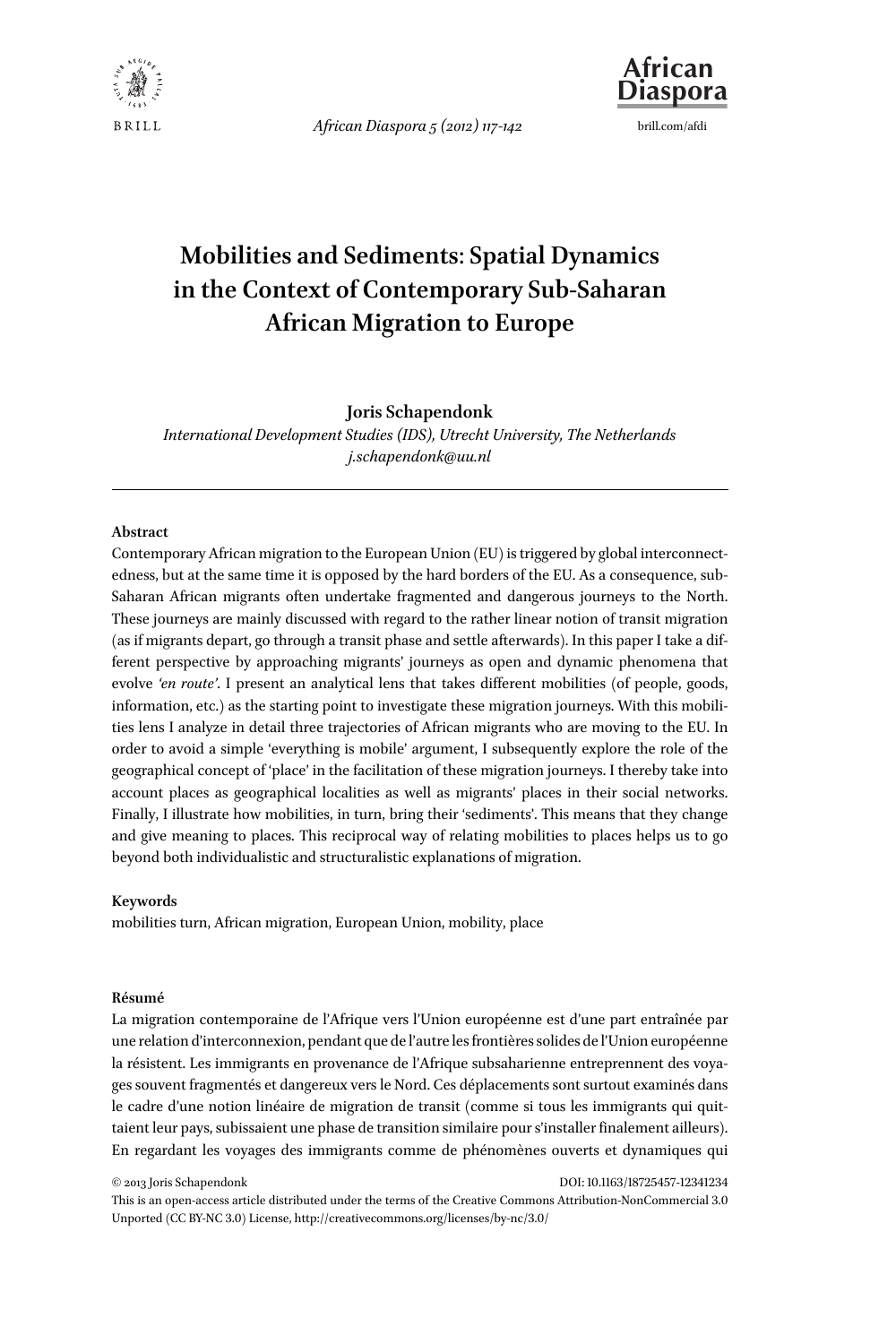évoluent 'en route', l'auteur prend, dans cet article, une perspective différente. Dans son analyse, les différentes mobilités (de personnes, de biens, d'idées, etc.) constituent le point de départ de l'investigation sur le parcours migratoire. Grâce à cette optique, il analyse minutieusement trois trajectoires d'immigrants africains qui se déplacent vers l'Europe. Pour éviter un argument simplifié du genre 'tout est mobilité', il s'interroge, par la suite, sur le rôle que la notion géographique de 'lieu' joue dans la facilitation de voyages; tout en tenant en compte du fait que ces 'lieux' peuvent être des localités géographiques bien comme des lieux dans les réseaux sociaux des immigrants. Enfin, l'auteur montre comment les mobilités véhiculent aussi leurs propres 'sédiments'. Cela veut dire qu'elles sont aussi capables de changer et de définir les lieux. Cette manière réciproque d'envisager le rapport mobilités et lieux incite le lecteur à regarder au-delà des définitions individualistes et structuralistes qui existent autour de la notion de migration.

#### **Mots-clés**

mobilités, immigration africaine, Union européenne, notion de lieu

Journeys . . . are not just travels in time or across space. They engage us ineluctably in place – often in many places . . . If being on a journey is to be in or among places, to be in a place is to be capable of journeying. (Casey 1993: 289)

## **Introduction**

Today's globalizing world is regularly presented as the world of spaces of flows (Castells 2000) and transnational scapes (Appadurai 2001) enabling images, goods and money to move freely within dispersed communities. At the same time, it is widely acknowledged that global spaces are not always frictionless spaces (Mitchell 1997).

The geographer Doreen Massey (1994, 2005) has convincingly argued against the homogenizing effect of time-space compressions as she put forward that people simply have diffferent accesses to 'the global.' In line with this, Zygmunt Bauman (1998) stresses that people's potential to be physically mobile in favored directions is one of the most important stratifying factors of our times. This has become particularly striking in the framework of contemporary African migration towards the European Union (EU). The increased connectedness of many African societies – by means of, among others, mobile telephony (de Bruijn, Nyamnjoh and Brinkman 2009) and the Internet (Tandian 2010; Burrell 2009) – contributes to people's 'imagined worlds' (Appadurai 2001) and triggers 'adventurers' (van Dijk, Foeken and van Til 2001) to reach faraway places. These migration aspirations emerge, however, in times that the popular destination 'Europe' is doing its best efffort to keep out would-be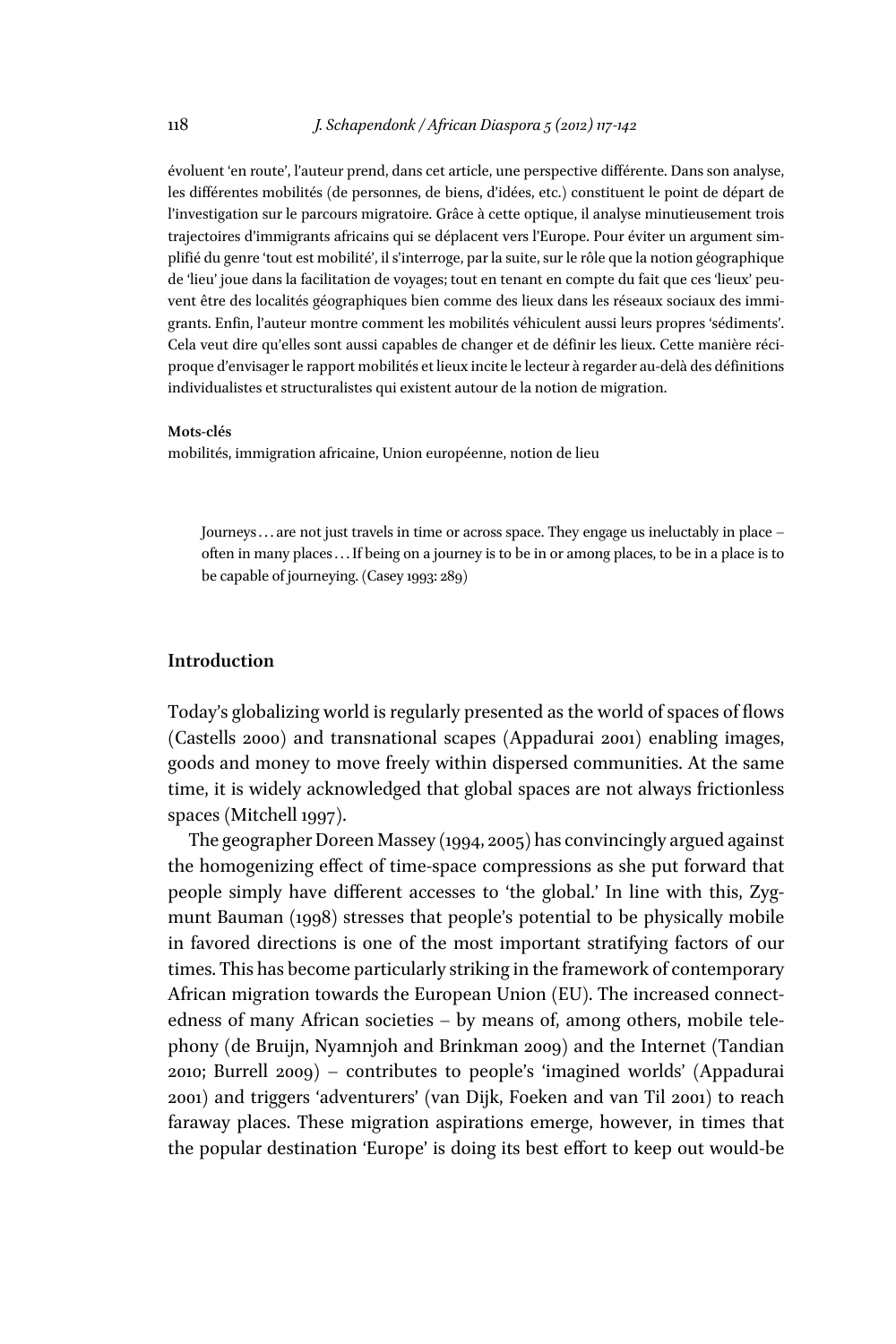immigrants originating from the global South. This leads to a widespread frustration among sub-Saharan Africans over their relative immobility (see for a Cape-Verdean case Carling (2002), for Malian cases Barten (2009) and Jónsson (2008), and for Senegalese cases Poeze (2010) and Nyamnjoh (2010)). Partly because of this frustration, many migrants take the route of irregular migration in order to reach the EU (de Haas 2007).

This article focuses on the often risky and fragmented migratory journeys of sub-Saharan African migrants towards the EU. Because of their fragmented character, these journeys undermine our understanding of migration as a oneoff movement from a place of origin to a certain destination (Collyer  $2007$ ) – a single move from here to there. They are rather stepwise, multi-local, and process-like phenomena evolving *'en route'* (Schapendonk 2011, 2012). I stress that we can better understand the dynamics of these journeys when we focus on their spatial dynamics. This implies that we need to follow migrants' mobilities through diffferent places, their periods of immobility in these places, as well as their translocal connections reaching faraway places.

By taking this as the central point of departure, this article has three main objectives. Firstly, I aim to analyze migrants' physical mobility in relation to other mobilities. I therefore present an analytical lens that is mainly inspired by the so-called mobilities turn (e.g. Sheller and Urry 2006; Urry 2007; Cresswell 2010; Adey 2010). This lens takes the five mobilities that are distinguished by John Urry (2007) as a starting point to investigate migration journeys. These mobilities are: the physical mobility of people, the physical mobility of objects, imaginative travel, travel through virtual spaces, and communications. By analyzing three migration trajectories, I will show how the different mobilities interact with each other, and how these interactions help us to explain individual migration processes.

Mobilities research, however, always runs the risk of forgetting about significant immobilities (Cresswell 2010). Scholars who engage in the mobilities debate therefore particularly pay attention to the facilitating role of relative fixities in mobility processes (e.g. Sheller and Urry 2006; Bærenholdt and Granas 2010). In line with this, my second objective is to explore the role of 'place' in the story of migrants' movements. I thereby distinguish two sorts of places. The first place is the geographical locality providing the physical infrastructures facilitating migrants' journeys. This place is more or less locatable. The other place is a social and more mobile kind of place. Massey (1994, 2005) inspires us to analyze places as specific nodes in which numerous social networks meet. Inspired by this conceptualization, I argue that there is a 'place' carried by migrants as the node of their social networks in their migration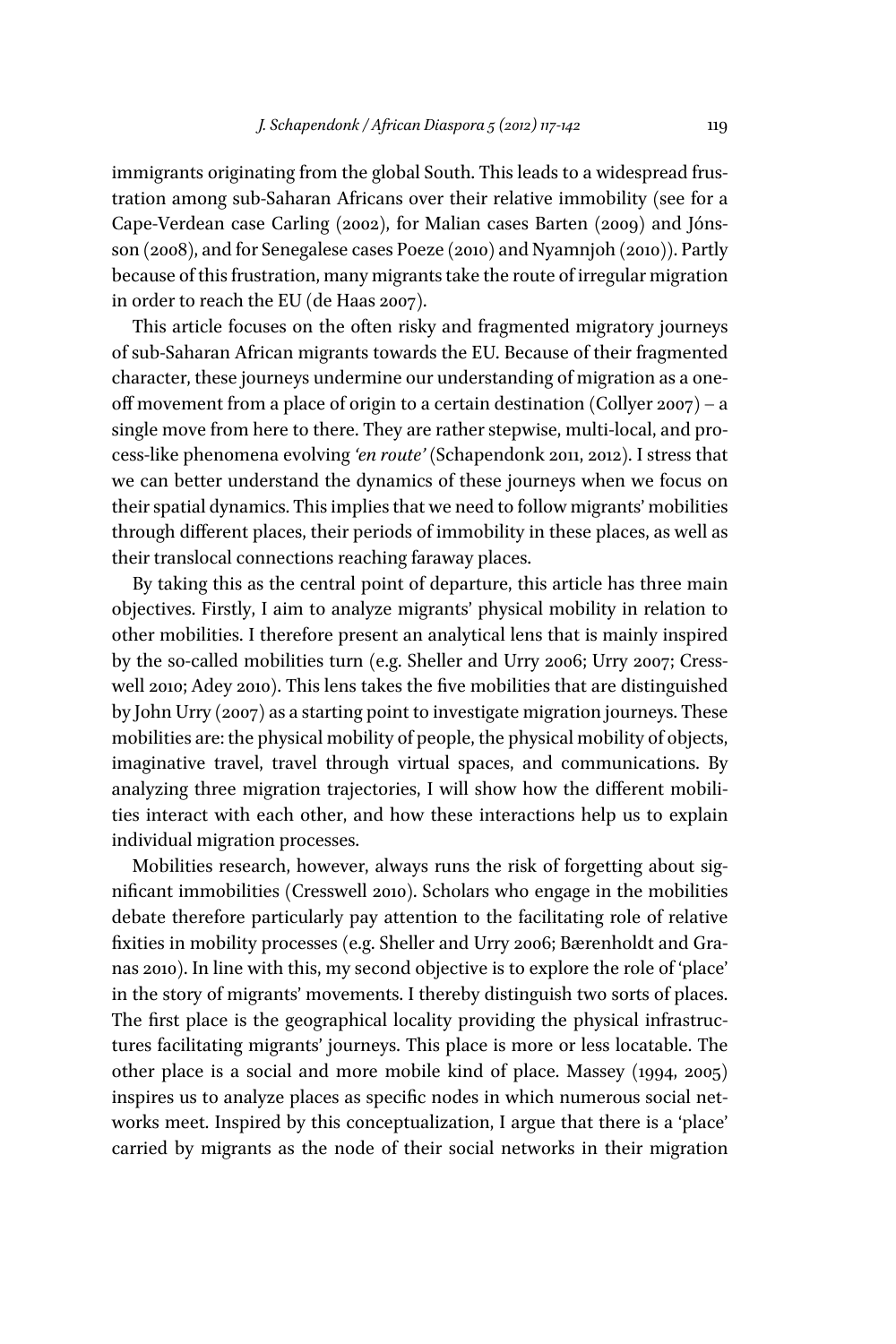processes. With regard to this networked place, several questions arise from a mobilities perspective. What if the node of the network moves itself? What if the connections move, or do not move, with the node? I explore these issues by discussing the relation between places as geographical localities, and migrants' networked places that are mediated during their journeys.

Finally, my third objective is to reflect on the reciprocal relationship between mobilities and places (Bærenholdt and Granas 2010). Where places facilitate mobilities, mobilities also change and give meaning to places (Massey 2005). With this in mind, I explore how migration journeys change the places they pass through. I therefore introduce the metaphor of 'sediments' being the spatial transformations that are the effects of migratory movements (see also Adey 2010).

By investigating these spatial dynamics of migration trajectories I will reveal the complex causalities of migration journeys. This will help us to realize that individualistic explanations (in particular the neo-classical push-pull model (Lee  $1966$ )<sup>1</sup> in which localities are believed to attract migrants without much interference) as well as structuralistic explanations of migration are not very helpful to explain the dynamics of migration journeys.

## **On the Road**: **African Stepwise Migration Towards the EU**

The age of migration (Castles and Miller 2009) implicates the paradox of distances that become smaller while the barriers erected by governments to overcome these distances become larger for the majority of the world's population (Massey et al. 1998). The EU can be used as a telling example to explain this pattern of exclusion. On the one hand there is the fundamental right of free mobility of EU citizens across EU's internal borders. At the same time, for most of the people living outside the political entity, the EU means social closure and blocked access (Verstraete 2001). Most illustrative in this context is that the European Commission holds a clear-cut visa regime consisting of two visalists: one list of states whose nationals can enter the EU without visa applications, and another list, *the black list*, of states whose citizens require a visa to enter the EU. Remarkably, the latter contains 135 (including all African states)

 $1)$  Although Lee's (1966) push-pull model pays attention to intervening obstacles in the inbetween phase of migration, this factor is considered to be input for the migrant in the decision to migrate or not. It is rather about the perception of *en route* factors than the efffect of actual *en route* factors.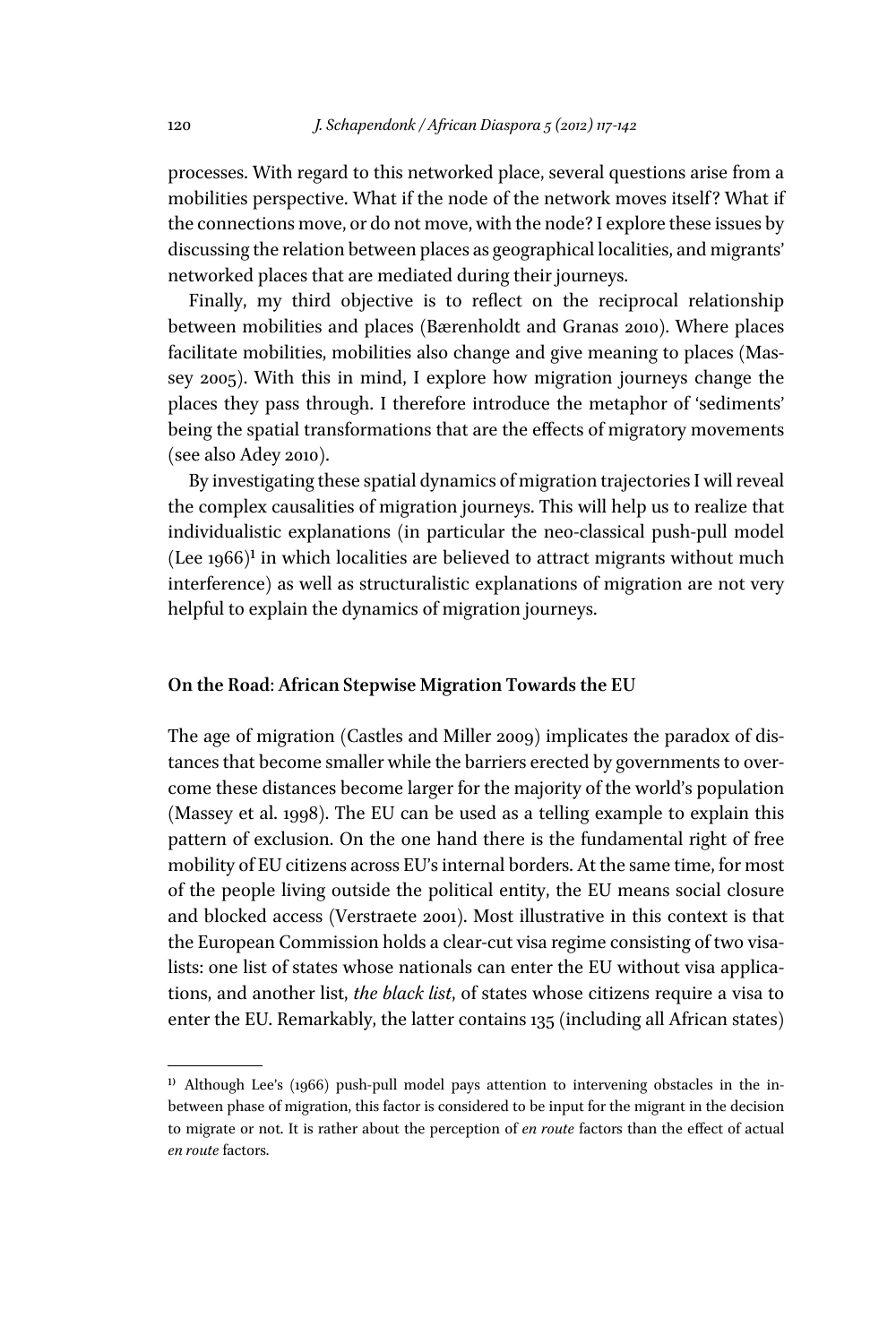out of the total 195 states in the world (van Houtum 2010). This suggests that the 'global village' is for many people indeed more like an enclave society in which immobility regimes rule (Shamir 2005; Turner 2007).

Due to this geo-political closing, a considerable number of Africans attempts to enter the EU by unauthorized means. For the migrants, these journeys require, among others, a considerable sum of money, courage, the right contacts, and some organisational capacity (Schapendonk 2011). Many individuals do not have the right mix of these ingredients resulting in a growing number of sub-Saharan African migrants waiting in EU border regions for their chance to enter their 'El Dorado' (Zoomers 2006). There are considerable African 'transit communities' in the Maghreb countries (e.g. Bensaad 2007; de Haas 2007; Hamood 2006; Collyer 2007), Turkey (e.g. Brewer and Yükseker 2006; Içduygu and Yükseker 2008; Suter 2009), and Libya (Hamood 2006).

Transit migration is a highly debated topic in policy arenas and academia (Düvell 2006; Collyer, Düvell and de Haas 2012; Papadopoulou-Kourkoula 2008). In general, this debate has a simplistic and linear understanding of migration as if migrants depart, go through a transit phase, and settle afterwards (see for similar critical comments Collyer, Düvell and de Haas 2012). In line with this, the empirical focus in transit migration studies is mostly migrants' intentions. I have argued elsewhere (Schapendonk 2010) that this intentional approach is not very helpful to understand these fragmented journeys. Such a focus runs the risk of positioning migrants as rational actors following a straightforward and pre-known plan. Migrants in transit situations may in fact have multiple scenarios in their heads. They may decide under certain conditions to stay in a perceived transit country, while they do not at the same totally forget about moving onwards. I have also stressed that migrants' plans and aspirations during their journeys are subject to change (Schapendonk 2010, 2011). As aspirations change, so too do migrants' transit statuses. In other words, transit situations may turn into home-like situations and, equally so, destinations may turn into transit places (see also Du Toit 1990). Moreover, several authors underline that migrants in transit often lack a clear destination where they are heading to (Collyer 2006, 2007; Brewer and Yükseker 2006). I have found that many sub-Saharan Africans who are living in Morocco and Turkey have rather abstract destinations in their heads. Instead of 'Paris' or 'my family in Madrid' they are moving to 'Schengen,' 'Europe as a place of freedom,' and a 'good place to live in' (Schapendonk 2011). Partly because of migrants' changing aspirations and abstract destinations, fragmented migration projects evolve '*en route*' and are therefore dynamic, open, and complex phenomena (Schapendonk 2009; Collyer 2007, 2011).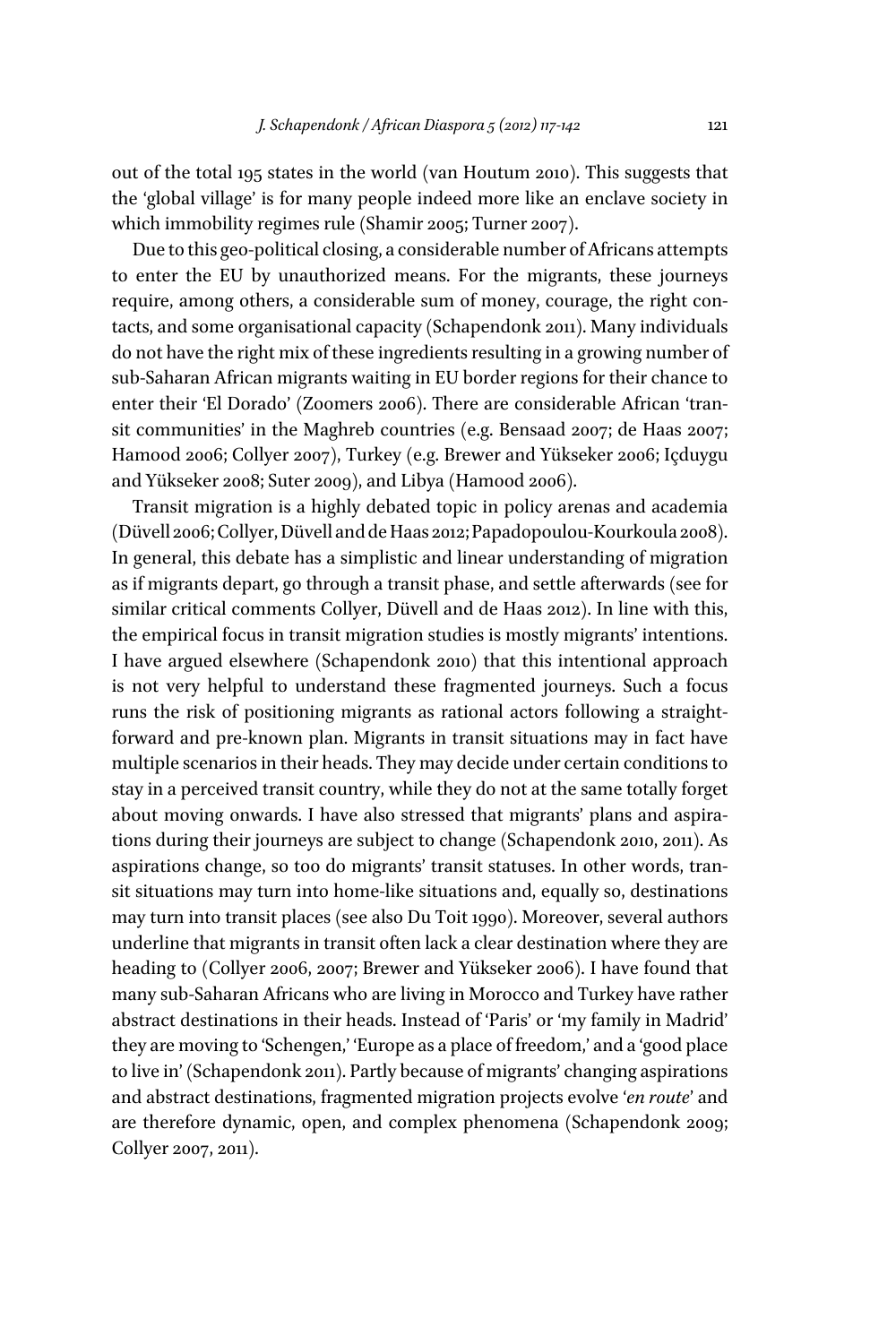It is a misunderstanding that fragmented migrations end when migrants succeed in reaching the European Union. Many African migrants actually continue journeying across national borders in Europe. There are examples of Somalis moving from the European mainland to the UK (Bang-Nielsen 2004; van Liempt 2010), Senegalese moving between Italy and France (Schuster 2005), and Ghanaians moving from the Netherlands to Spain (Schapendonk 2011). Non-African examples are: Tamils moving from continental Europe to the UK (Lindley and van Hear 2007) and Kurds moving stepwise to Germany (Schuster 2005).

I will argue that the physical localities migrants move to are not the most important to understand the dynamics of migration journeys. Barcelona, Paris, or Tilburg are not *pulling* migrants from afar; it is rather the interconnectedness of mobilities that direct them to these localities. To come to this argument, I present the so-called interconnected mobilities lens helping us to analyze the dynamics of migration journeys.

#### **The Interconnected Mobilities Lens**

It is striking that migration has predominantly been analyzed from a sedentarist perspective; it is merely seen as a movement from one settled stage at the place of departure (*dis-placement*) to another settled stage at the destination (*re-placement*) (Cresswell 2006; Schapendonk 2012). By focusing on the act of moving, this study follows the general critique on social scientists that they mostly focus on the *roots* instead of the *routes* of social interactions (Cliffford 1997; Urry 2000).

This critique is underlined by scholars who are involved in the 'mobilities turn' that positions mobility at the center of social sciences, both methodologically and conceptually (e.g. Sheller and Urry 2006; Cresswell 2006, 2010; Urry 2007; Adey 2010). Mobilities scholars do not argue that social science has never dealt with movement, but emphasize that social science has traditionally approached mobility as 'residual death time' (Sheller and Urry 2006; Cresswell 2006). The fact that migration research has mainly overlooked the journey as an empirical object underlines this statement. As Brian du Toit (1990: 308) already argued 20 years ago:

[M]ore attention should be given to the "journey" than to the "origin" or "destination" because people who move may not know exactly where they are moving to, nor do they necessarily remain there once they reached this destination. The migrant may explore better opportunities, may move on to a new situation, or may return to the point of departure. Migration is not an act but a process.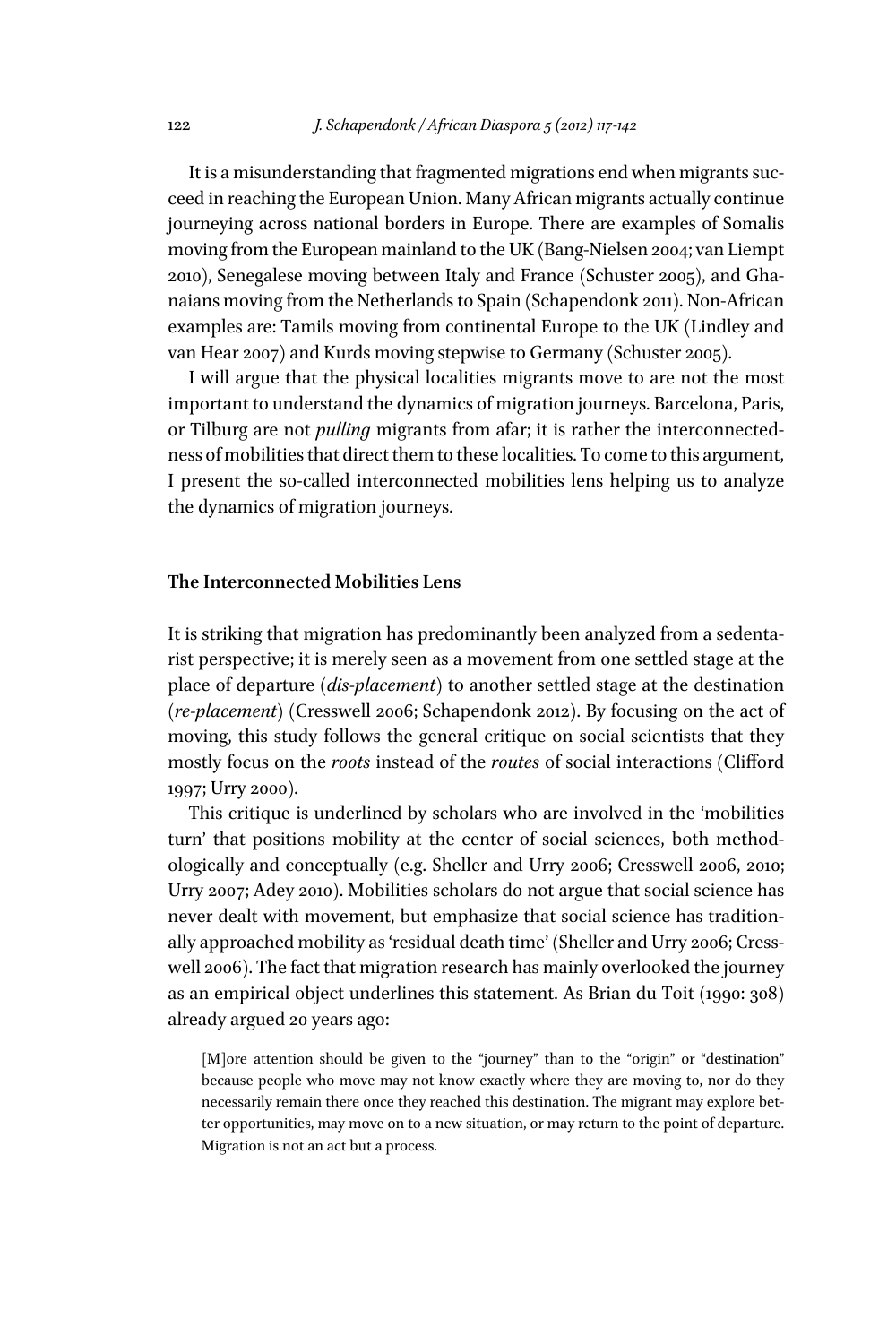I present here a so-called interconnected mobilities lens that helps to understand the dynamics of contemporary migration journeys. The starting point of this lens is that we should not perceive migrants' trajectories as isolated and straight paths that occur according to well-weighted plans of individual actors. Instead, trajectories are approached as open processes in which migrants' corporeal mobility interconnects with five other forms of mobility. These other mobilities are (Urry 2007):

- The corporeal mobility of third persons
- The physical mobility of objects: including goods and money
- Imaginative travel of migrants: daydreaming, imaginations
- Virtual travel of migrants: traveling with the help of the internet, television, or other media
- The mobility of information through communications

To understand how these five mobilities interact, we first need a specific notion of geographical space as being constantly made and re-made by socio-spatial relations. Hence, the mobilities lens is based on relational geography (Amin 2002; Massey 2005). At the same time we need to avoid a simple post-modern argument that everything is on the move. I therefore pay attention to factors in migration journeys that are not so mobile.

## **From Geography of Scale to Geography of Connections**

The mobilities turn is part of a broader geographical-theoretical project that aims to go beyond fixed container-like analyses of territories (Sheller and Urry 2006). Its main theoretical foundations are partly based on complexity thinking (Urry 2003; Law and Urry 2004) and Actor Network Theory (Latour 2005). These relational starting points have two major implications in the framework of spatial dynamics of migration journeys. Firstly, mobilities thinking moves away from the sociality of proximity (Thrift 2004; Larsen and Urry 2010). In the context of migration, this implies that migrants' movements can be directed by the very distant and (apparently) absent while the geographically near may not have any influence at all. Secondly, mobilities thinking does not follow geometrically hierarchical frameworks assuming that the larger scale (the global) is determining processes on the smaller scale (the local). Instead, it maintains a *glocal* understanding of the world that is based on "a topology marked by overlapping near-far relations and organisational connections that are not reducible to scalar spaces" (Amin 2002: 386). Scales, like the local, the national, the regional, and the global, are considered social constructs that lack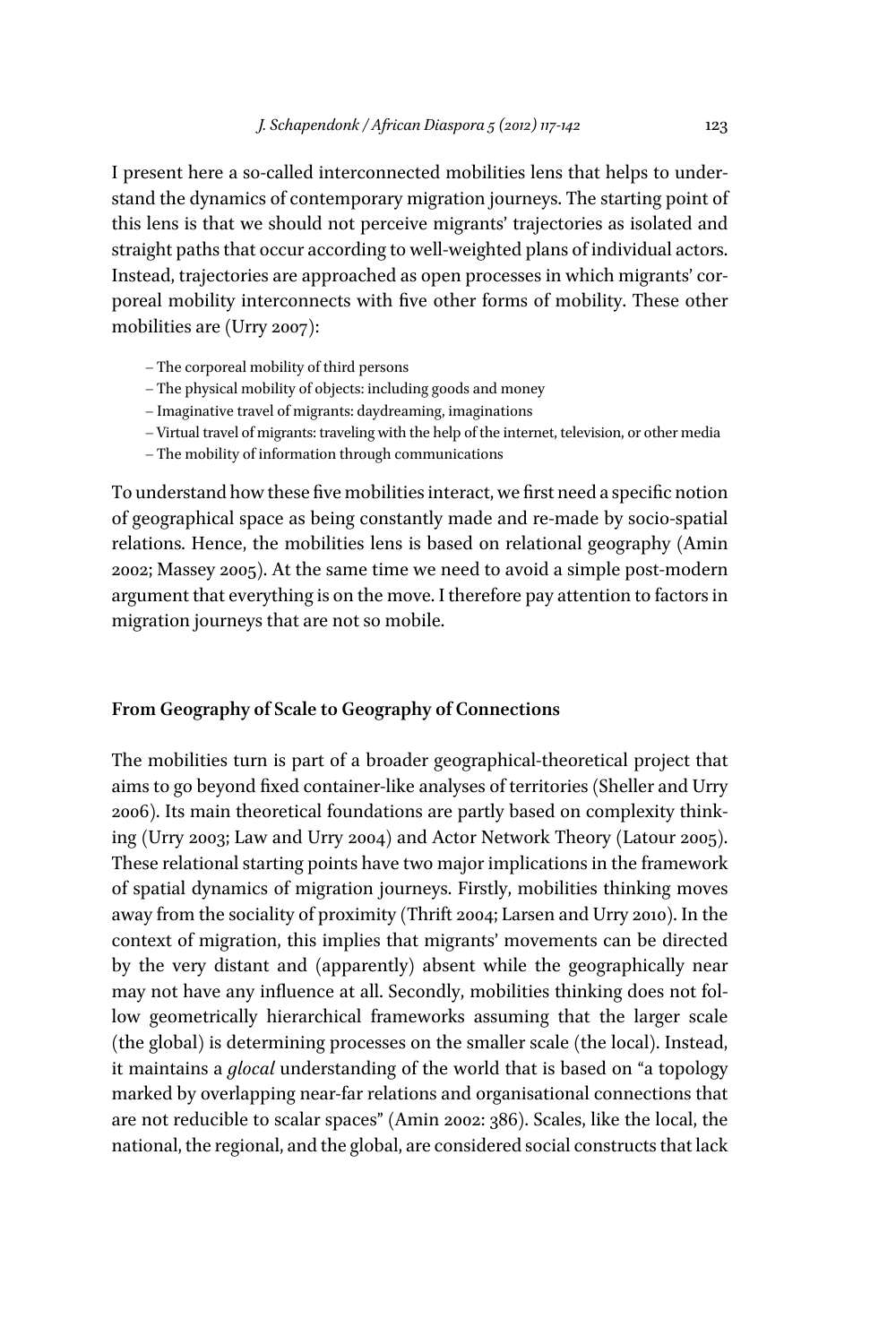any kind of territorially fixed and pre-set statuses. Following this relational line of thought, geographical space is a matter of connections and networks of different stretches rather than a matter of one scale above the other.

Network thinking has also gained a prominent place in migration theories in recent years (e.g. Palloni et al. 2001). The general assumption is that migrants' social connections in faraway places provide pathways for migration and thereby these connections lower the costs of the migration process. The notion of bonding and bridging social capital is helpful to understand the functioning of social networks (Woolcock and Narayan 2000). In the migration process, migrants often need contacts other than their inner circle of friends and direct family members (bonding social capital) in order to 'get ahead.' These bridging connections are the channels that enable the transfer of new ideas and fresh information (Granovetter 1973). While network approaches are very welcome alternatives to the individualistic migration model, the spatial conceptualization of migration networks is, however, rather static. Networks are all too often approached as consisting of everlasting social ties – they are fixed grids of people's social connections. Little attention is paid to how these social connections are mediated through time and space (Collyer 2005). This mobilities lens is sensitive to migrants' continuous processes of connecting, dis-connecting, and re-connecting (see also Schapendonk 2009, 2011).

# **All That Is Not So Mobile**

Mobilities research always runs the risk of overlooking the importance of relative fixities in socio-spatial interactions (Cresswell 2010). Hence, mobilities scholars emphasize that we need to understand mobilities always in relation to relative fixities. There are three reasons for this. Firstly, various mobilities are facilitated by relative fixed infrastructures. The airplane needs an airport, the mobile phone needs its mast, and the internet needs cable infrastructures (Urry 2007; Adey 2006, 2010; Cresswell 2010; Baerenholdt and Granas 2010).

A second reason to argue against the 'everything is mobile principle' is the fact that mobilities may bring their spatial 'sediments.' Like fluvial sedimentation in the context of physical geography, migratory movements may bring their changes in spatial organizations with a more or less structural character. The sediment of mobility may for example be a new pathway after several people have repeatedly taken the same shortcut in order to cross a field in a park (Ingold 2007). This new pathway makes the continuation of movement easier than it was before. In this context it is interesting to note that the identified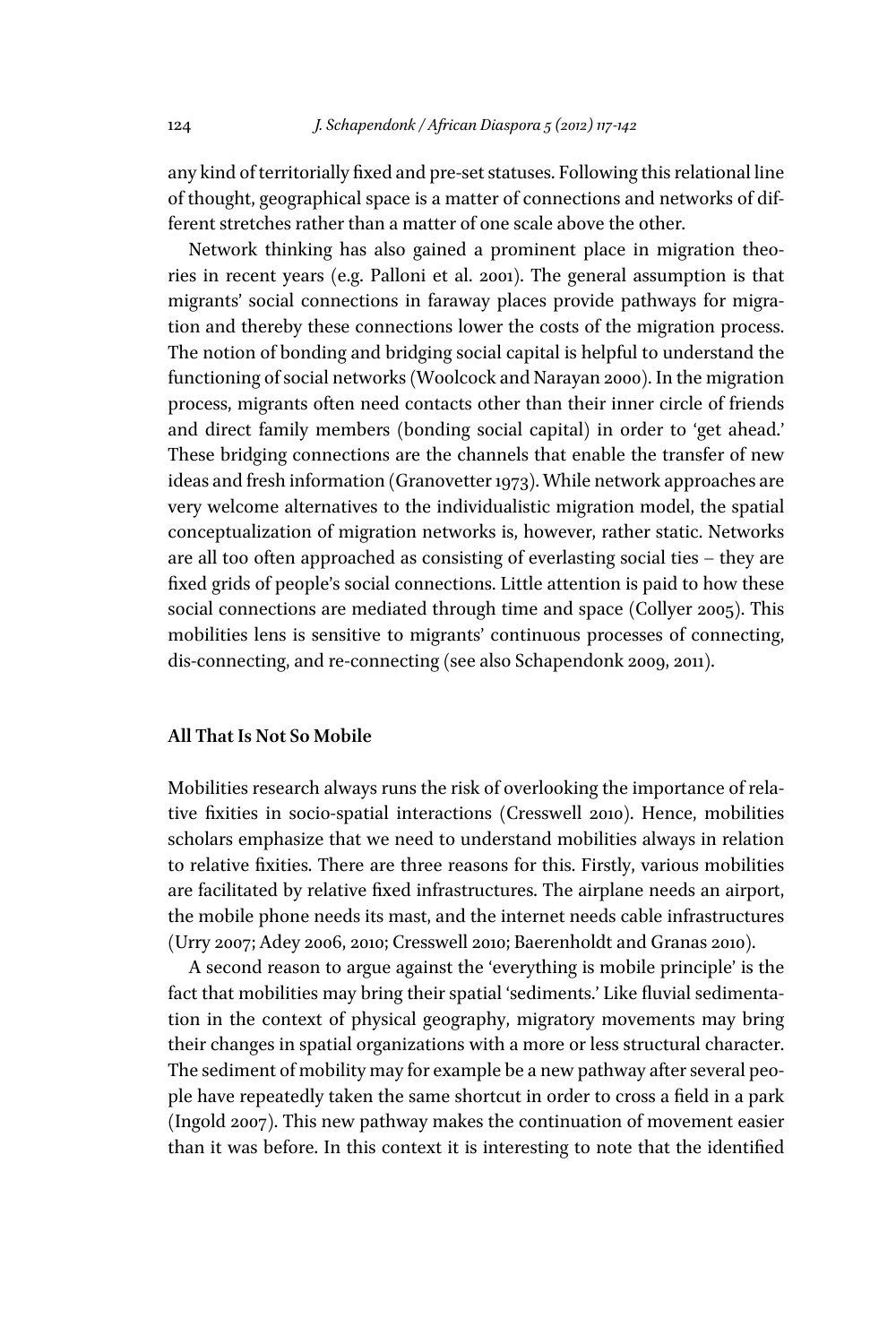trans-Saharan routes taken by sub-Saharan African migrants are quite similar to the trans-Saharan trading routes of the early 20th century (de Haas 2006) indicating that there is some patterning element involved in this 'new' migration. However, this does not mean that these structured routes determine individual trajectories. Sub-Saharan African migrants seldom follow exactly the preset pathways from West to North Africa. Because of their flexibilities and due to the involvement of exploitative transporters and corrupt state authorities, migrants regularly move backwards and forwards, take irregular side-paths, and make unexpected detours (Brachet 2005; Schapendonk 2009, 2011). As a result, individual voyages of sub-Saharan African migrants cannot entirely be explained by the age-old structured pathways that are often drawn on migration maps.

Finally, and in line with the former point, I argue against the 'everything is mobile principle' as it overlooks the existence of borders that are playing a prominent role in the migration journeys of my respondents. Because of border practices the costs/risks of migration become higher. Borders cause delays in individual trajectories and leave migrants stranded in perceived transit places (Collyer 2010). Consequently, the migration processes of sub-Saharan Africans are not only characterized by physical mobility but also by involuntary immobility (Carling 2002). In other words, what is often typified as transit migration is, for the migrant, not so transitory at all since they remain, possibly against their will, in certain perceived transit areas for considerable periods of time (Içduygu and Yükseker 2008). Thus, while the mobilities lens that I present here emphasizes the importance of mobilities and connections, it does not completely forget about immobility.

#### **Interconnected Migrations**

In this section, I will analyze three migration trajectories with the help of the interconnected mobilities lens. I have gathered in-depth information on migrants' trajectories by means of in-depth interviews with sub-Saharan African migrants (see also Schapendonk 2011). I interviewed migrants who appeared to be 'on the road' to the EU' (so-called transit migrants in Morocco and Turkey) as well as migrants who appeared to be settled in the EU. In addition, I gained some longitudinal information on migrants' trajectories by maintaining contact with some of my respondents through the internet and mobile telephone communication. In total, I conducted 108 interviews and followed 16 migrants for a longer period of time.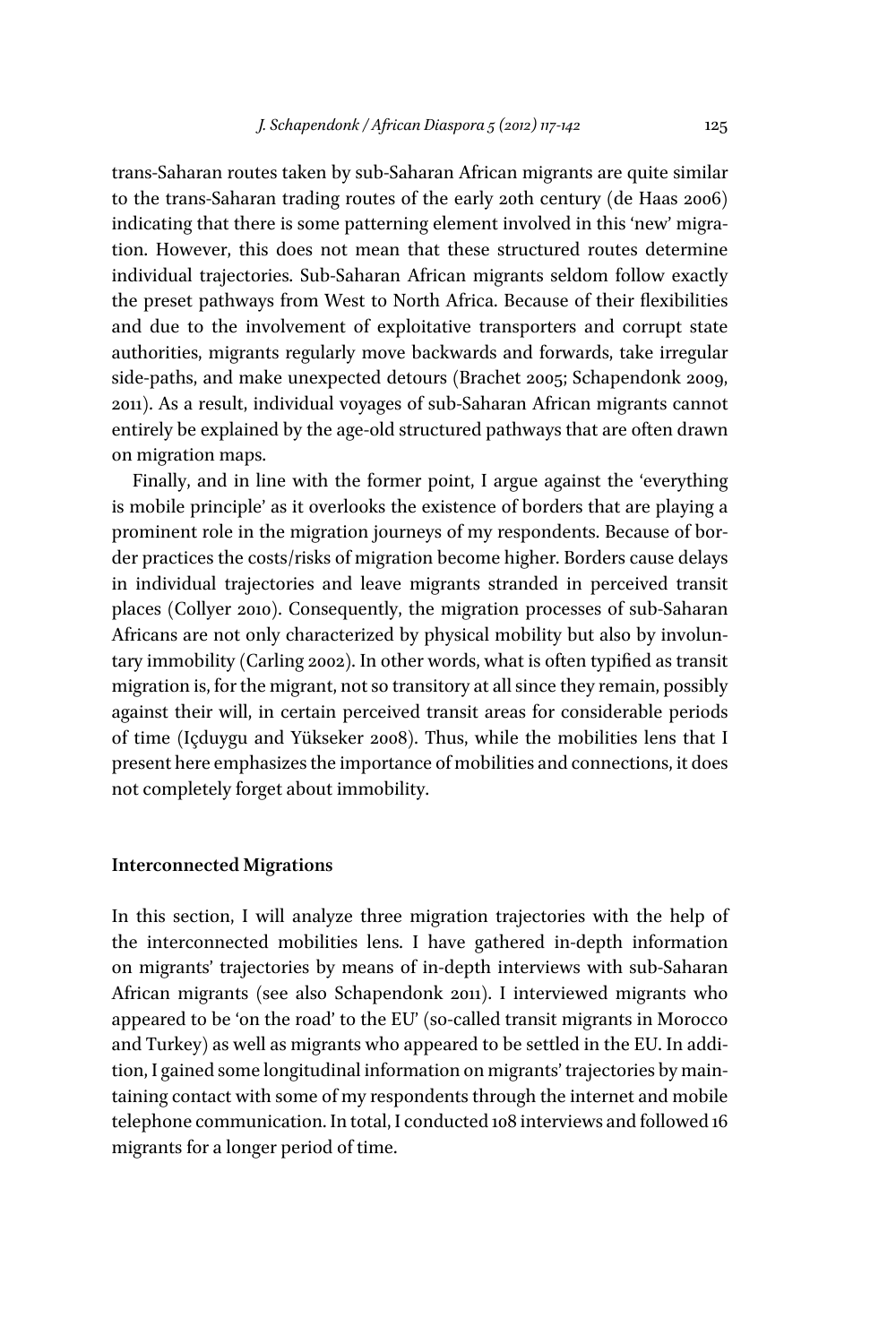Below I outline three trajectories in order to illustrate how we can apply the mobilities lens as outlined above. I have followed all three migrants for a period of two years, and at the moment of writing I am still in contact with them. This enables me to understand the (un)foreseen twists and turns of their migration projects. It also means that I have become part of their social networks. Although I was never asked by my respondents to assist them during their migration journeys, I can be considered a resourceful person who directly or indirectly has an impact on the courses of my respondents' trajectories (see for more information Schapendonk 2011).

# **Trajectory I: The Love Connection**

Dawda<sup>2</sup> is a 30 year old Gambian man. I met him for the first time at the train sta*tion of my home town Nijmegen (The Netherlands) in September 2008. From then on we met each other on a regular basis. Dawda told me how he, as a teenager, moved from the village he was born in to the capital of The Gambia, Banjul. In Banjul he pursued his secondary education. After he finished school he found a job as a guard at a luxury hotel in the same city. There he came into contact with many tourists from Europe. Since the 1970s, The Gambia became an increasingly popular tourist destination for Europeans. And as Dawda explained, the first contacts with Western tourists led him to consider emigration from The Gambia for the very first time. He was not only inspired by images of luxury the tourists brought into the country, but also the stories of Gambian men falling in love with European women, giving them a chance to visit Europe, made him think of going elsewhere. Some years ago, Dawda met a Dutch woman who stayed in the Hotel where he was working. After a while the love connection was made between him and the Dutch tourist. They remained in contact by email, chat conversations, and telephone calls. The woman re-visited him in The Gambia and Dawda was able to arrange twice a two-month visa for the Netherlands (in 2007). After the second visa expired he went back to his home country. There he started the procedure to be a candidate for a permanent stay in the Netherlands. Therefore, he took the offfijicial Dutch integration test in Dakar (Senegal).*3 *In Dakar he stayed with a* 

<sup>&</sup>lt;sup>2)</sup> For reasons of confidentiality the names are changed.

 $3)$  Africans who are interested in becoming Dutch citizens are now obliged to pass the official integration test before they enter Dutch territory. This test has to be taken at an official Dutch embassy. As there is only a Dutch consulate in Banjul, Dawda had to move to Dakar to take the test.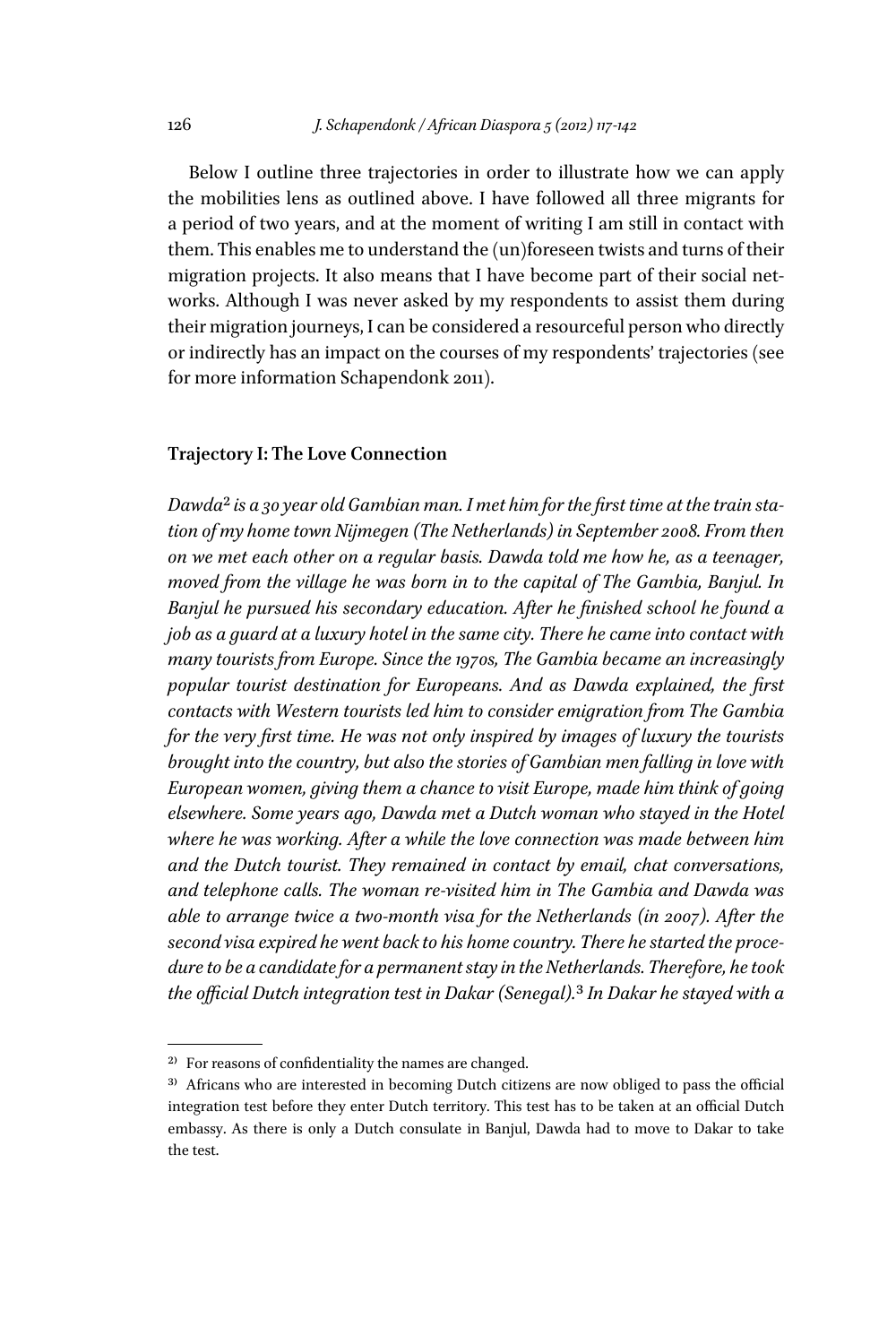*Gambian friend who previously had moved to this city. He passed the exam, yet*  he had to wait for some months to obtain his visa. He finally arrived in The Neth*erlands in the summer of 2008. From then on he has lived with his girlfriend in the city of Nijmegen. He nowadays holds a residence permit that is valid for one year. However, this permit may be extended to a renewable permit in the near future. Any confrontation with the Dutch authorities may harm this process of getting a renewable permit. For this reason, his informal work as a gardener in the region of Nijmegen is risky. In the summer of 2009, Dawda was so happy to tell me that his girlfriend gave birth to a baby, which really made him "settled" in The Netherlands. Yet, he is still waiting for his renewable permit.*

In this first example we notice that Dawda's migration to Nijmegen is interconnected with other forms of mobility. Firstly, his imaginative travel (the day-dreaming of European luxury) strengthened his motivation to go out of The Gambia. This imaginative mobility was triggered by the travel of European tourists to his country of origin. Then, of course, the mobility of a particular person, Dawda's future girlfriend, is important to understand his migration trajectory. Without her going to Banjul, Dawda would never have lived in Nijmegen. At the same time, the visit of this Dutch woman was, in itself, not necessarily decisive in Dawda's migration. The love relationship had to be maintained. This involved all kinds of mobilities: the re-visit of Dawda's girlfriend to Banjul, Dawda's repeated visits to the Netherlands, the virtual travel on the internet, and the numerous long-distance communications between these two people.

To explain Dawda's movement to Nijmegen, we may argue that his movement as a teenager to the Gambian capital (a relatively 'small' event) matters as much as the transnational tourism flows directed to Banjul (a 'big' structure), or the fact that a Dutch women was in the process of making a reservation at the hotel where Dawda was working (another 'small' event). Moreover, we should not forget that Dawda was able to pass the integration test in Dakar. Although this story contains some structural and place-specific elements (Banjul as a popular tourist destination, the embassy in Dakar), these are just some of the many factors influencing the migration process. Altogether, there is no one single cause that can be identified as *the* decisive factor in explaining why Dawda moved to the Netherlands.

This certainly does not mean that Dawda is a passive person lacking any say about his life and migratory trajectories. He has made vital decisions and he has put a lot of effort into his migration project (e.g. maintaining contact with his girlfriend once she left The Gambia). At the same time Dawda was already aspiring to move to Europe at the time he became inspired by the images of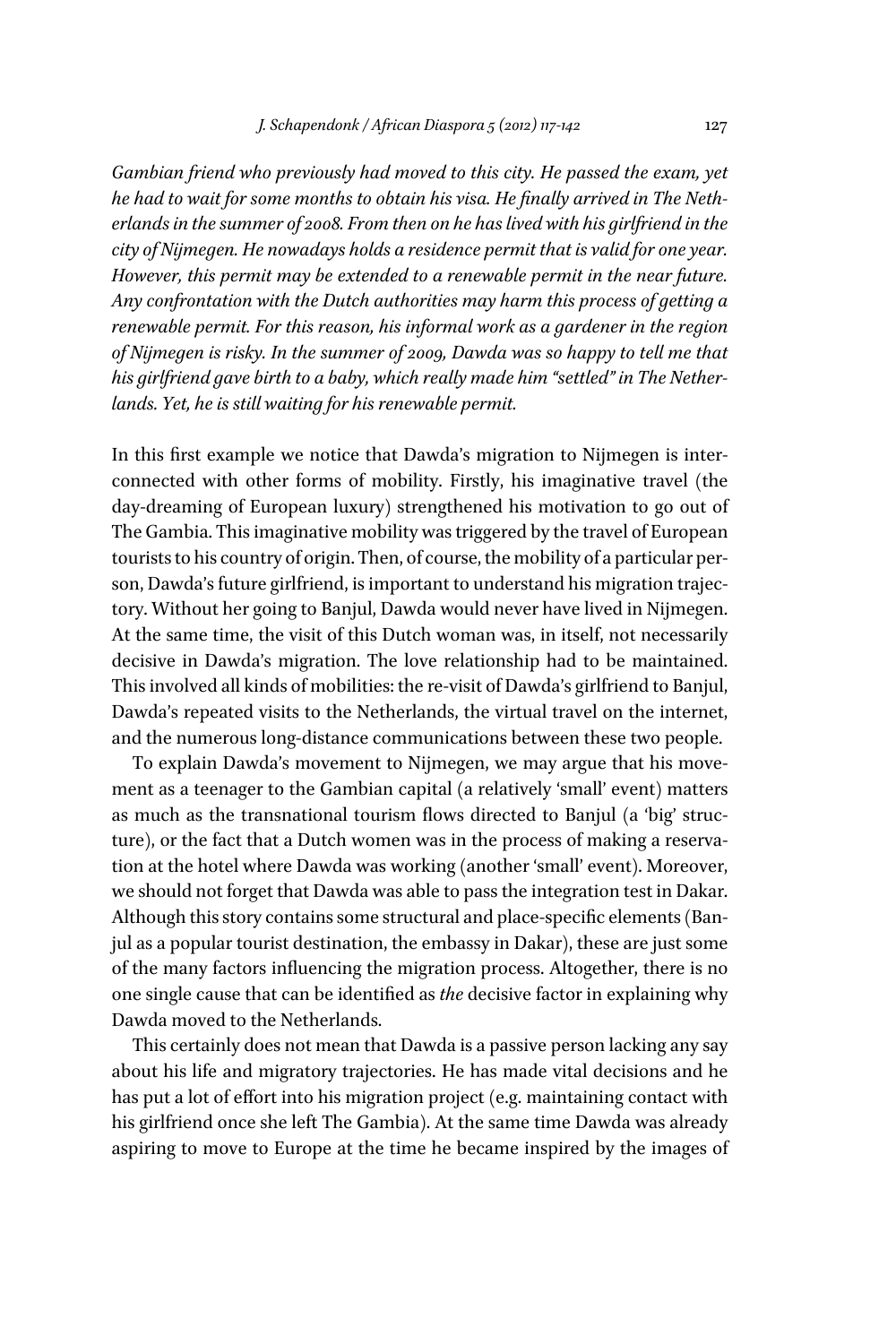European luxury. Despite this 'decision'/motivation he had not been able to move in this preferred direction. For this reason I stress that Dawda's agency is not a personal asset of the human being that is called Dawda, but is in fact a relational efffect (Urry 2000). In other words, there is not much left of Dawda's agency when we disconnect him from his social network and from all the material objects (cars, airplanes, visa, computers, etc.) that help him to get ahead. His agency is in fact networked. Instead of focusing on either 'big things' (like structures) or 'small things' (like individual agency), I argue that we can understand Dawda's movement better by focusing on how big and small things come together in single migratory trajectories.

### **Trajectory II: The Flexible Plan**

*Eric is a 26 year old Nigerian man. He originates from the Edo state in southern Nigeria. I met him for the fijirst time in Rabat (Morocco), in January 2008. There he told me how he, back in Nigeria, was inspired to migrate to 'Europe' by Nigerian football players in European leagues. He kept the European dream alive for several years and, by working as a butcher, he was able to save some money to realize this aspiration. He did not inform his elders about his plan to move to Europe; he only asked his older brother for advice. Eric's brother also gave him some money for the first steps of his journey. In 2006 Eric departed to Kano (northern Nigeria). There he searched for Nigerien traders who could bring him to Zinder (a city in southern Niger). According to Eric, this border crossing was very easy to arrange. In Zinder, he became good friends with three other Nigerians who were also on their way to Europe. The four Nigerian "brothers" created a "Nigerian crew." The four friends arranged transport to Agadez (Niger), a city where the trans- Saharan journey can be further arranged. Eric told me that this is the place where the real struggle began. Due to the involvement of "big businessmen" migrants are easily cheated and exploited. Luckily, Eric and his friends managed to arrange transport to, respectively, Tamanrasset, Ghandana, and Maghnia (Algeria). In Maghia, Eric and his friends were victims of robberies by co-migrants (according to Eric the robbers were Nigerians). They took his money and his clothes. For this reason, Eric was forced to stay longer in Algeria than expected. After some weeks he crossed the Algerian-Moroccan border and ended up in Oujda (Morocco), from where he later traveled to Rabat. At the moment I met Eric, he was in Morocco for a period of one year and three months. The reason for this immobility was the fact that he was not able to finance the last jump to Europe. However, after some more months of waiting, Eric came into contact with a Moroccan re-migrant who*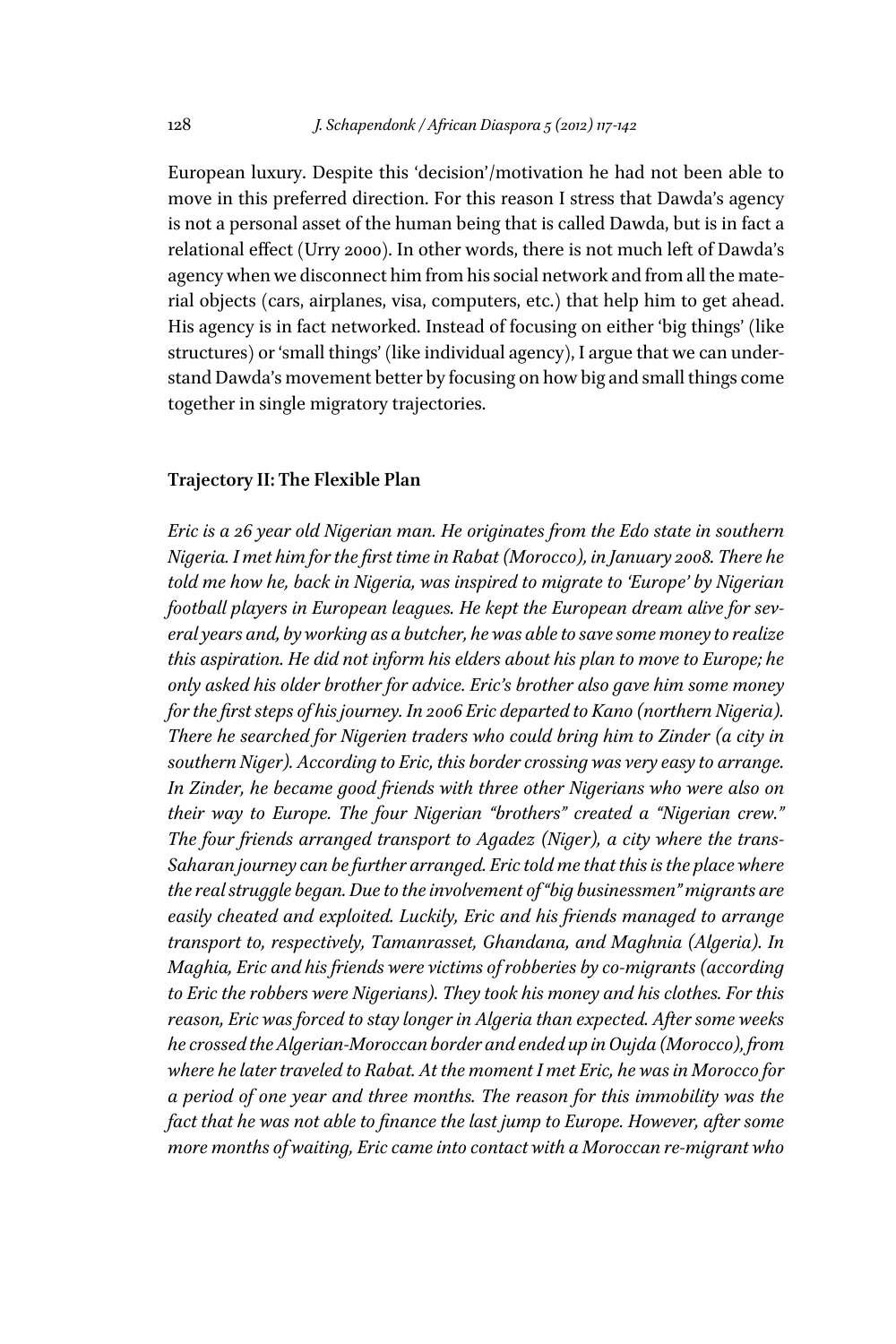had stayed in Greece for a couple of years. This man supported Eric financially *and gave him shelter. After a while, Eric told this "new friend" about his plan to go to Europe. Since passing to Spain had become extremely difficult, due to the increased surveillances of the Spanish border areas, he changed his original plan of going to Spain by reaching Europe via Libya. He arrived in Libya by crossing*  Algeria overland. This journey was financed by his new friend (the Moroccan re*migrant). In Libya he worked in the construction sector. Instead of money, he was paid for the hard work with a "ticket to Europe." Together with approximately 40 other migrants he boarded a boat that was departing for Lampedusa (the Italian Island in the Mediterranean). Eric reached this island after an exhausting boat journey. He stayed at Lampedusa only for a few days as he was transferred to a detention center in Crotone (southern Italy). From this place, Eric called me to tell me that he had successfully reached Europe. At the same time, he told me that he was scared of the rumors in the detention center. It was said that the authorities would deport all migrants in detention. For this reason, he "escaped" the camp. He took a train to Firenze. During his stay in Tripoli (Libya) and in the detention camp (in Crotone), he learned that many Africans were living in Firenze, and that the local authorities were relatively migrant-friendly. But the first days in this* promising city were extremely difficult for Eric as he lived for six days as a wan*derer at the Firenze train station. On the sixth day, he came into contact with a compatriot living in Prato (a city nearby Firenze). This man brought Eric to Prato and, for the moment, he is living there with two Nigerian friends in a rented house. He earns his money as a street vendor; he sells imported housekeeping products that he buys from Chinese bulk supermarkets.*

Investigating this migration trajectory with a mobilities lens shows that Eric's migratory mobility is interconnected with other forms of mobility. Firstly, there is the mobility of third persons (Nigerian friends, the Moroccan remigrant, the African migrants on the boat, and the migrants in the detention center). Secondly, Eric traveled imaginatively since he had dreamt about being a football player in Europe. Thirdly, there is the mobility of information that is shared among co-migrants. Finally, we may argue that the mobility of Chinese imported goods is important in this story as it enables him to sustain a living in Italy.

This case also clearly illustrates that migration journeys are not only about being mobile; Eric has been physically immobile in different places (Tamanrasset, Maghnia, Rabat) for different periods of time. Eric's immobility is strongly related to the specific costs/risks involved in contemporary migration to the EU. The increased controls of the Spanish-Moroccan border are important in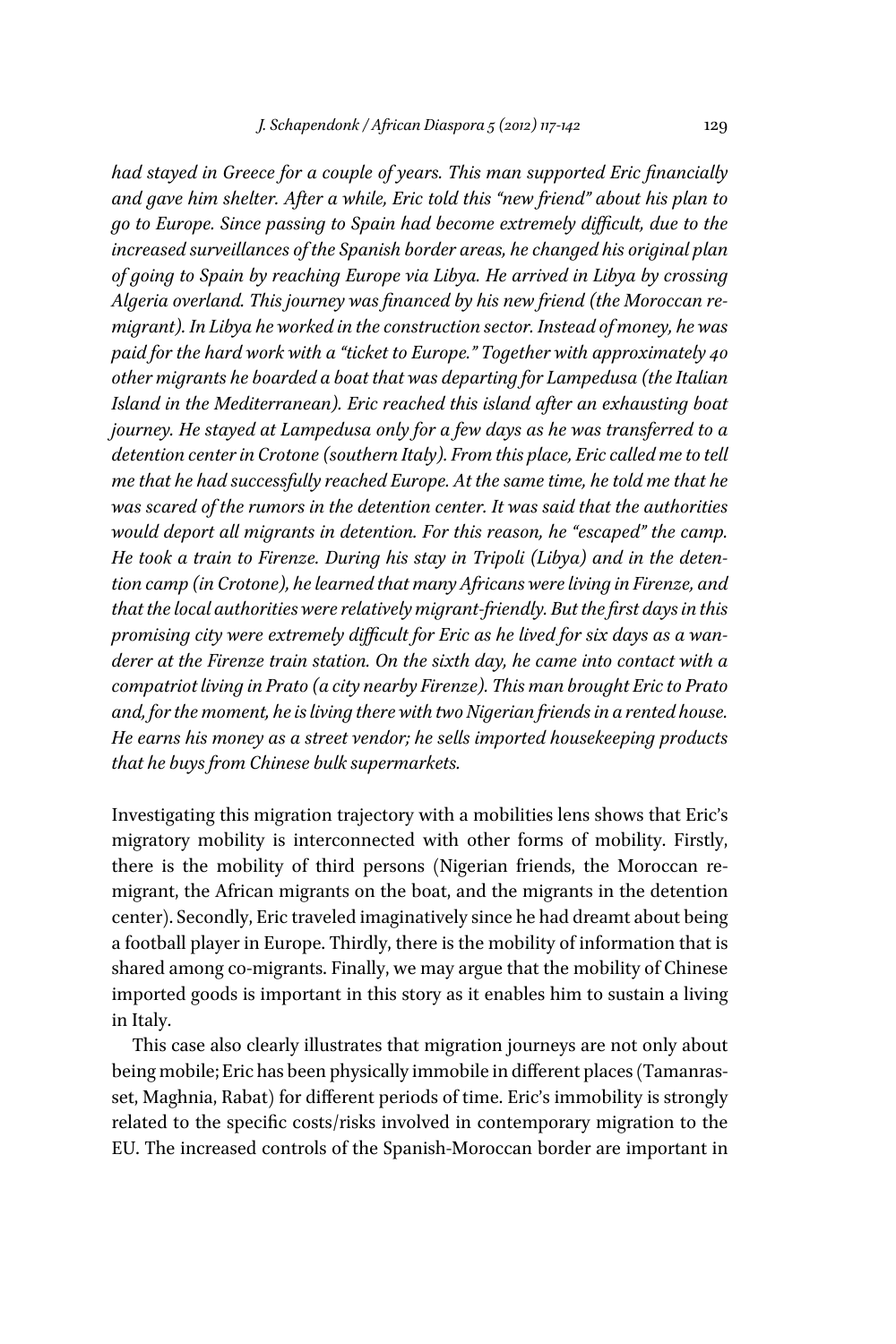this respect, and he was also literally immobilized by the Italian authorities by keeping him in detention in Crotone.

It would be simplistic too state that Eric was *pulled* by the city of Prato. It would also be an overestimation of the power of Eric's will if we say that his decision to move to Italy is the most vital aspect of his trajectory. To the same extent, it would be an over appraisal of the functioning of his existing social networks if we say that his binding and bonding connections helped him to reach Italy. In fact, Eric needed new contacts outside his initial social network (the Moroccan re-migrant, the migration industry in Libya, the man at the Firenze train station) in order to successfully arrive in the place he is living now. It follows that we can hardly understand Eric's trajectory by perceiving his movement as a result of individual decision-making at a certain time, in a certain place. Not instant go/no-go situations, but process and contingency matter here. I suggest putting the process/trajectory itself central in order to understand the outcomes of migratory trajectories.

#### **Trajectory III: Pushed in Transit**

Jean-Louis is a 36 year old man from the Democratic Republic of Congo. He left *the Congolese capital Kinshasa in 1997 because he and his family were accused of being too closely connected to the Mobutu regime. Together with his sister and his mother, he went to Congo Brazzaville first. This border crossing was quite easy as the family was able to cross the Congo river. After a relatively short stay in Congo Brazzaville, Jean-Louis took an airplane to Nigeria because he felt unsafe in Brazzaville. He stayed in Nigeria for six years. He lived a happy life there as he was well respected by the Congolese community in Nigeria and he had a good income by working as an electrical engineer. In 2003, however, rumors circulated within the Congolese community in Nigeria about secret government agents coming to Nigeria in order to prevent an eventual political revolution. After two suspicious lethal accidents (Jean-Louis was sure that within 48 hours two of his friends were poisoned by Congolese government agents), he decided to consult his sister who had moved in the meantime from Congo Brazzaville to France. His sister advised him to leave Nigeria as soon as possible. At that point, Jean-Louis had no exact destination in mind. He was thinking of Benin, but he thought this country was too poor. He thought about Ivory Coast, but he was not sure about the safety of this country. At the end, he decided Mali was the best option. He went to Bamako by taking several buses. In the Malian capital, however, he did not find a proper job and therefore he was not willing to stay there. Other Congolese*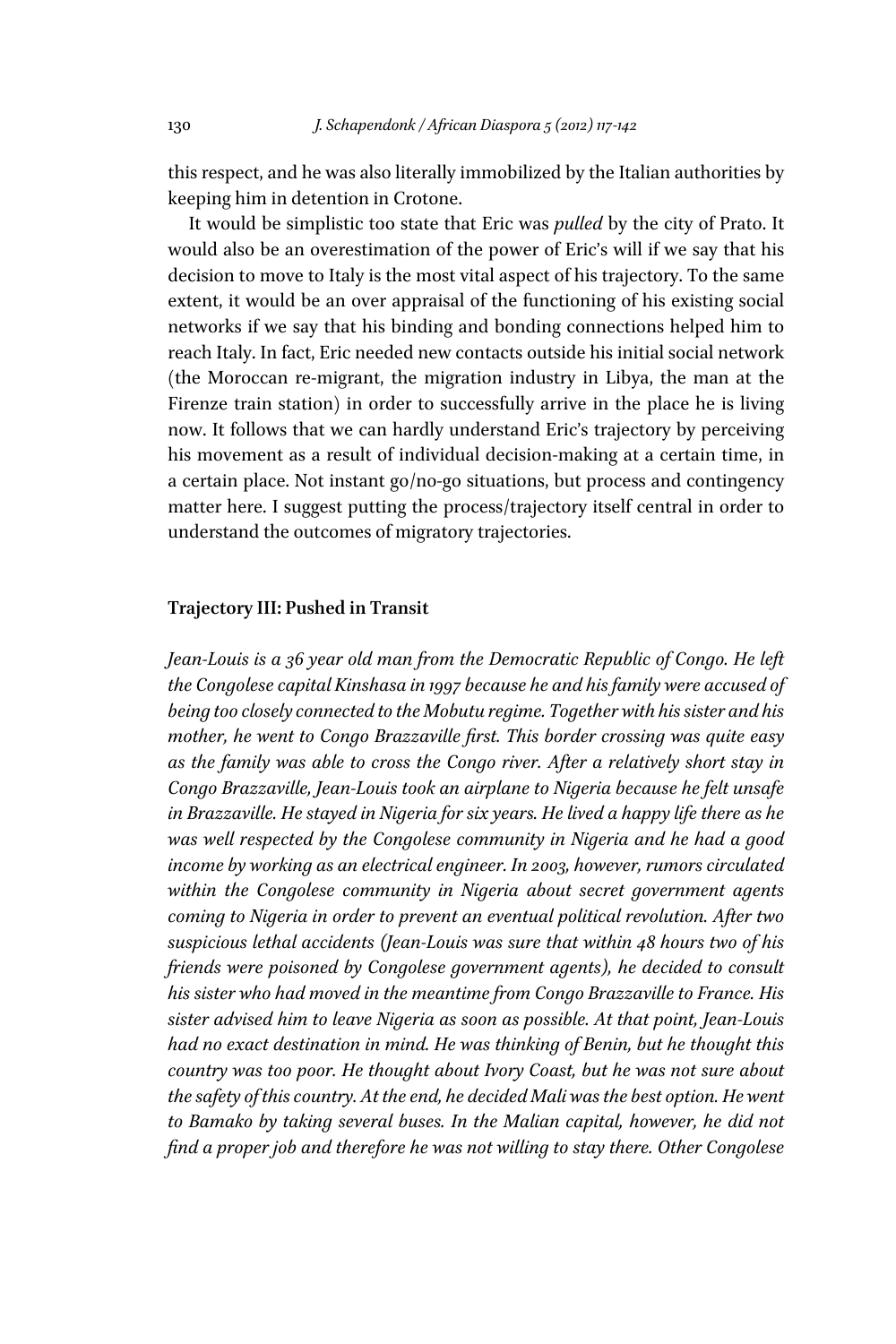*migrants in Bamako informed him about Rabat, and particularly about a Congolese pastor assisting the Congolese community there. This was the main reason why Morocco was his next destination. Via some African "brothers" in Bamako he bought a false Malian passport. This is important since Malians are allowed to move freely between Algeria and Morocco. After his stepwise journey through Algeria (via Tammanrasset), he reached the border town Maghnia. At the time he entered this Algerian-Moroccan borderland, Jean-Louis was forced to wait for*  a specific period of time since the 'famous' African invasion of Ceuta and Melilla, *the Spanish enclaves on Moroccan territory, had occurred some days earlier (this was September 2005). After this incident Moroccan authorities strengthened their authority performance towards (irregular) migrants and therefore Morocco was*  not very easy to enter. After some weeks Jean-Louis finally reached Rabat and got *in contact with the Pastor he had heard of in Bamako. After a while, he managed to get a small job at a hotel with a French owner. During the interview in Morocco in January 2008 he seemed to be content with his life in Morocco. However, Jean-Louis sent me a surprising email just after the summer of 2008. He stated that he had arrived in France. He explained to me how he 'borrowed' a UK passport from an African man who was legally living in the UK. With this passport he was able to cross the border to Spain by just boarding a conventional boat. This strategy of borrowing someone's passport to be able to cross borders is known as the looka-like strategy. After a while, Jean-Louis told me the reason behind his onward movement. He was involved in a violent conflict with the son of his employer (the French hotel-owner). Jean-Louis was attacked by this man and became seriously injured. Consequently, he lost his job, and more importantly, he lost confidence in life in Morocco. He was staying at his sister's place at the moment of the email. Later he moved to Grenoble, where he applied for asylum.*

By analyzing this third trajectory from a mobilities perspective we notice again that the migratory mobility of the migrant in question is dependent on other forms of mobility. The movement of his sister to France is, evidently, important in this framework. But labeling Jean-Louis' movement as a classic example of chain migration is like making a zig-zag line straight. Such simplification of migration processes would only reinforce the sedentarist notion of migration as a single move from one settled stage to another. To understand Jean-Louis' stay in Grenoble today, we have to include his movements to respectively Congo Brazzaville and Nigeria. Without these movements he would not have stayed in Mali and Morocco, and he probably would not have ended up in France. We understand these intermediate steps better by taking into account the mobility of information in diffferent places (e.g. rumors about government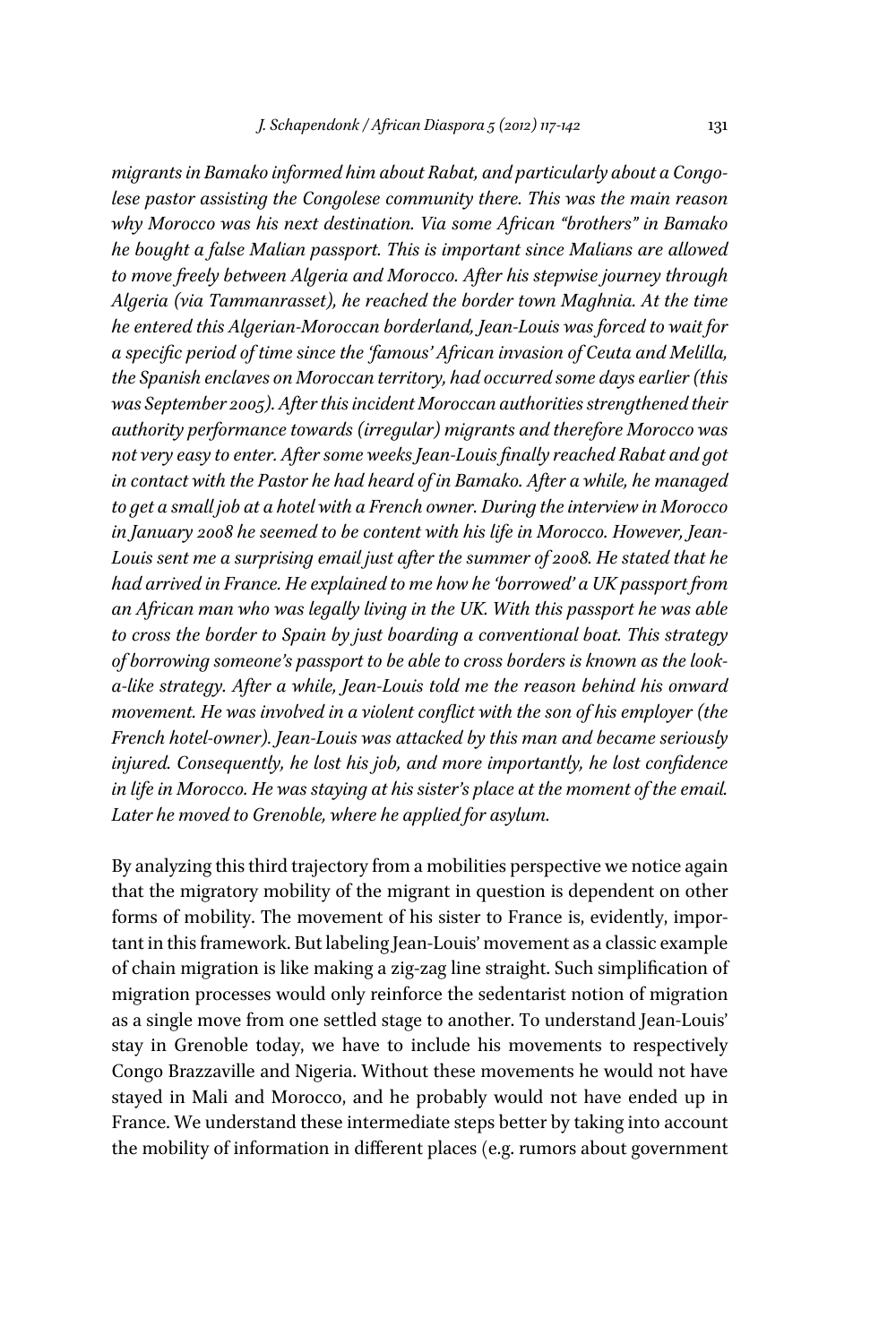agents in Nigeria, information about the Congolese pastor and organization in Morocco), the mobility of people (his sister in Paris, his compatriots in Nigeria, Mali, and Morocco), and the mobility of goods (the Malian passport that enabled him to cross to Algeria, the European passport that enabled him to cross from Morocco to Spain).

With this focus on mobilities, I indeed plead for a non-reductionist framework to analyze migration trajectories. Migrants' movements are directed by a specific coming together of different mobilities and different social relations. In other words, trajectories can be understood as a 'thrown-togetherness' of mobilities and connections. This notion of a thrown-togetherness of factors is very much in line with Massey's relational understanding of places (Massey 2005). A place is, according to Massey, made out of a simultaneity of manifold relations with diffferent temporal and spatial characteristics. In other words, a place is always related to other places. The specificity of a place, then, does not derive from a local history or internal roots, but from the historical and spatial relations with other places. Similarly, as I argue here, we can think of a migration trajectory as always related to other mobility trajectories. The trajectory of a migrant is directed by the trajectories of other people, information and objects. Thus, it is not so much the locality 'France' that pulled Jean-Louis to Grenoble, nor is it only his social network (the connection with his sister) that directed him to this place  $-$  it is rather the contingent connectedness of different mobilities that brought him there.

#### **What Is Left for Place?**

The three examples illustrate that it is not the destination that determines migration processes. With these illustrations I contrast migration models that emphasize the role of localities – as if localities push or pull migrants. Instead I suggest approaching migration trajectories as a thrown-togetherness of mobilities. This, however, does not mean that I claim that everything is on the move and that we can simply forget about place, territory, borders, locality, etc., when we analyze migration. So what then is left for 'place' in the analysis of migration?

To understand migration trajectories I distinguish two sorts of places. There is the geographical locality as 'place' and migrants' 'place' as the node in social networks. I may argue that geographical localities may not be decisive factors in migration trajectories, but that does not mean that they are not important. Firstly localities can be seen as geographical access points. People meet other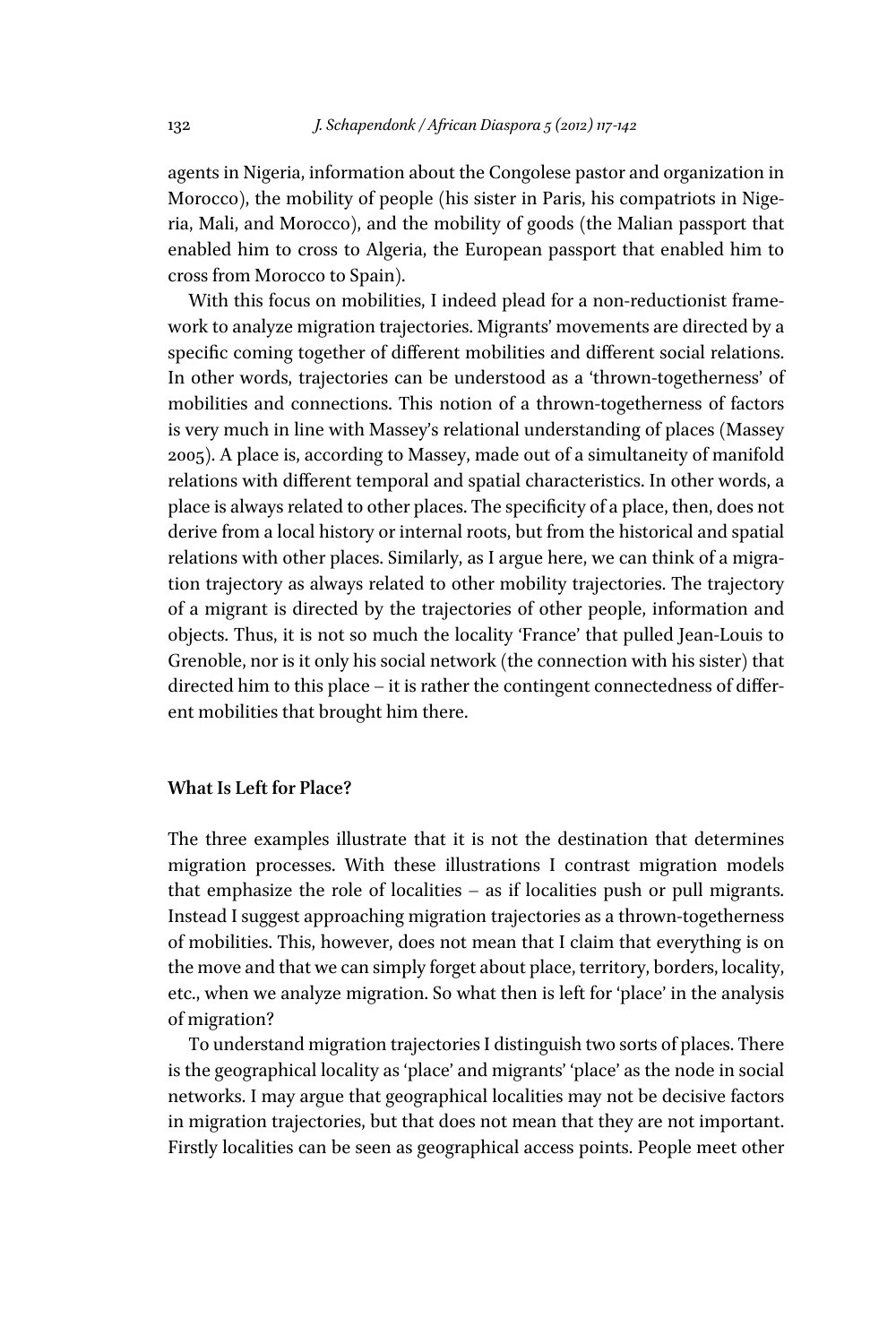people in specific localities and connect to other mobilities also 'in place'. Transport infrastructures are locality-specific and they provide different travel opportunities in certain directions. In terms of mobility opportunities it matters, for instance, if you are nearby or far away from a train station. It matters also what train station is nearby as different stations provide different mobility opportunities. Similarly, a cyber-café is a locality that provides the opportunity to travel. Localities, in short, are the facilitators that make mobilities possible. Hence, it matters, in terms of travel opportunities, in which locality you are.

Next to this facilitating role of localities, we may state that they are also embedded in mobilities. The image of Rabat in the story of Jean-Louis traveled to him by a form of mobility. Firenze was brought to Eric by similar flows of information. Localities are indeed on the move (Casey 1993; Amin 2002); they are embedded in the 'trans' of translocal interactions. In this context we may argue that localities do *not* matter for the migrant unless the locality is embedded in one of the mobilities, be it by his/her own mobility (their arrivals in new locality), personal communicative connections (e.g. talking to a brother or sister living in Paris) or by virtual connections (e.g. seeing the Paris business area La Défense on the internet).

It has been already argued that migrants' 'places' in their social networks are highly important to understand their journeys. This specific 'place' is mobile for at least two reasons. Firstly, as the migrant is on the move, so too is his/her social network. By visiting other localities, geographically *and* virtually, new friendships can be made. By leaving geographical localities, former close contacts may become weakened or even lost. In this context it is interesting to note that some scholars highlight the fact that African migrants create more or less spontaneous collectives during the stepwise overland journeys from West to North Africa (Collyer 2007; Brachet 2005). After a specific period (e.g. an 'immobile' period in a migration camp in the bushes of Morocco, or a lifethreatening boat-trip to one of the European islands), many collectives break up for the most part. Very close 'brothers' may become distant 'brothers,' both socially and geographically (Schapendonk 2011). At the same time, where contact remains between individuals, close brothers remain close brothers regardless of the geographical distance between them. Journeying is indeed "a source for both solidarity and detachment, a cement and a solvent of human association" (Leed 1991: 294). With these (dis)connections migrants mediate their place in their social networks (Schapendonk 2011).

A second reason why migrants' places are mobile during the process of moving is the fact that they intensively make use of portable and mobile information and communication technology. All migrants whom I interviewed in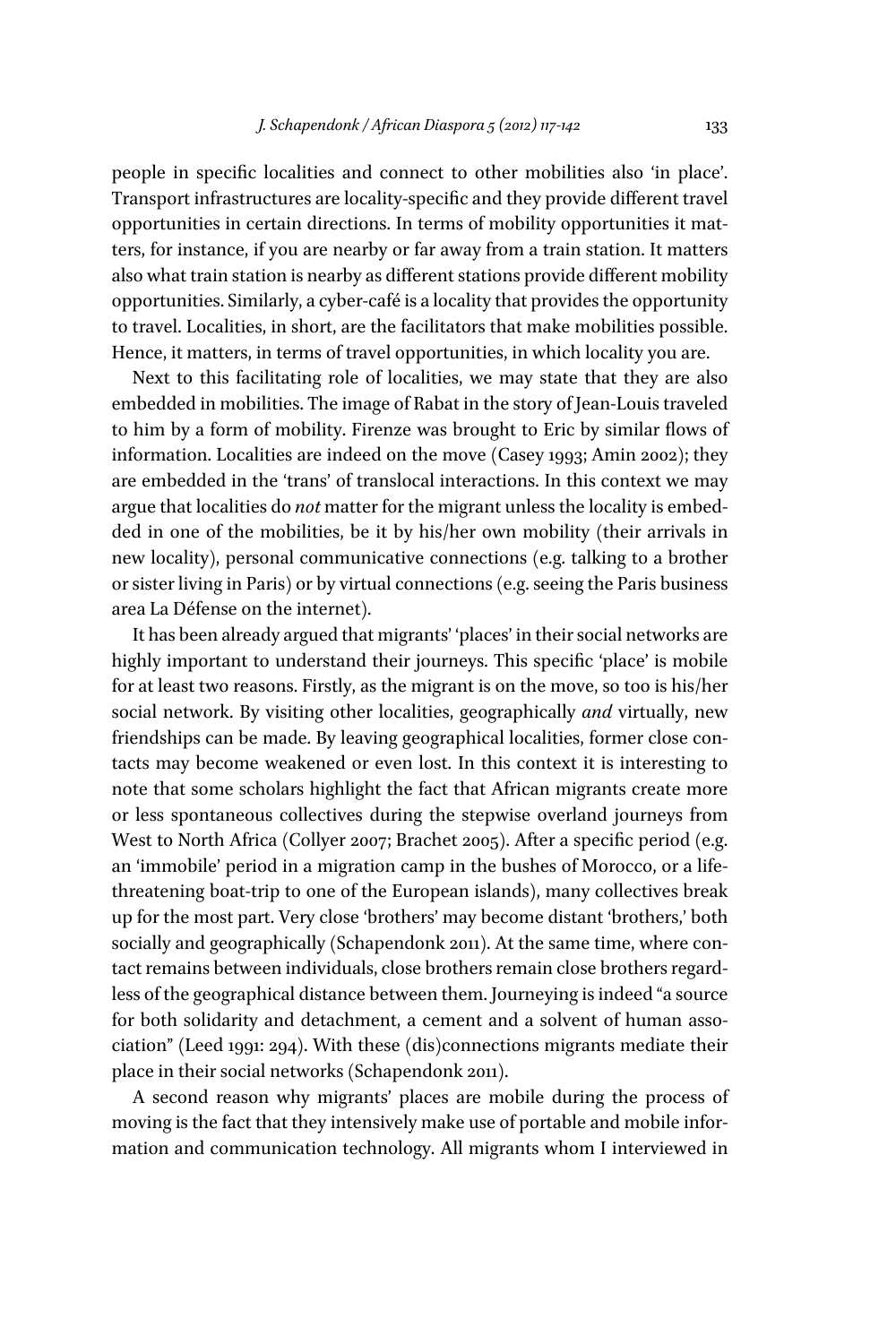Morocco and Turkey (57 in total) carried one, or more (!), mobile phones. In that sense, migrants' actual networked place can often be traced back to the tiny sim-card in the mobile telephone. It is then not very surprising that the first asset border guards take from irregular migrants is their mobile phones, as a Moroccan NGO representative stated: *"then they take them out of the network"* (see also Schapendonk 2009).

In this framework, relevant questions are: how do the geographical locality and the mobile networked place relate to each other? Is there a relation at all? The answer to these questions is already partly provided by stating that localities can be viewed as access points for translocal information. In unfamiliar localities, migrants often need some 'locally' embedded contacts to profit from or adapt to a strange environment for a specific period of time. As the examples of Eric and Jean-Louis show, these 'local' connections may result in temporary jobs and housing. The same local actors may also provide the bridge for translocal connections. Transport agents, for example, bring migrants from one place to the other. Other actors in localities may provide important migration-related information and/or they might connect migrants with migration facilitators elsewhere. In some places, like Kano (Nigeria), Gao (Mali) Agadez (Niger), Oujda (Morocco), Tamanrasset (Algeria), and Istanbul (Turkey) there is an accumulation of specific migration-related services to help migrants get ahead. Some services are directly linked to the facilitation of migration, such as transport businesses and the renting out of rooms for migrants. Other services, like cyber-cafés and telephone shops are indirectly linked to the facilitation of migration (see also Brachet 2007). Because of the presence of these services, many migrants go to these 'migration hubs' in the hope of reaching other places. All this indicates that locality-specific elements still matter in migration processes. But they matter only in relation to the access they provide to various mobilities. As a result, local and translocal connections must not be seen as 'either/or categories' since these connections overlap. A local actor is never entirely local (Amin 2002).

Yet, it is safe to state that localities lose some of their importance for migrants in their migration process since migrants are able to connect with their bonding, but geographically distant, social capital from almost any locality. Some migrants even stated that they had some connections by mobile phone during the crossing of the Sahara desert (see also Schaub 2010). These networked places prevent migrants becoming placeless; someone may feel very 'in place' in a locality from which he/she is completely isolated because bonding contacts are not necessarily proximate contacts. A direct reference to this networked place came from a Congolese migrant in Rabat who responded as per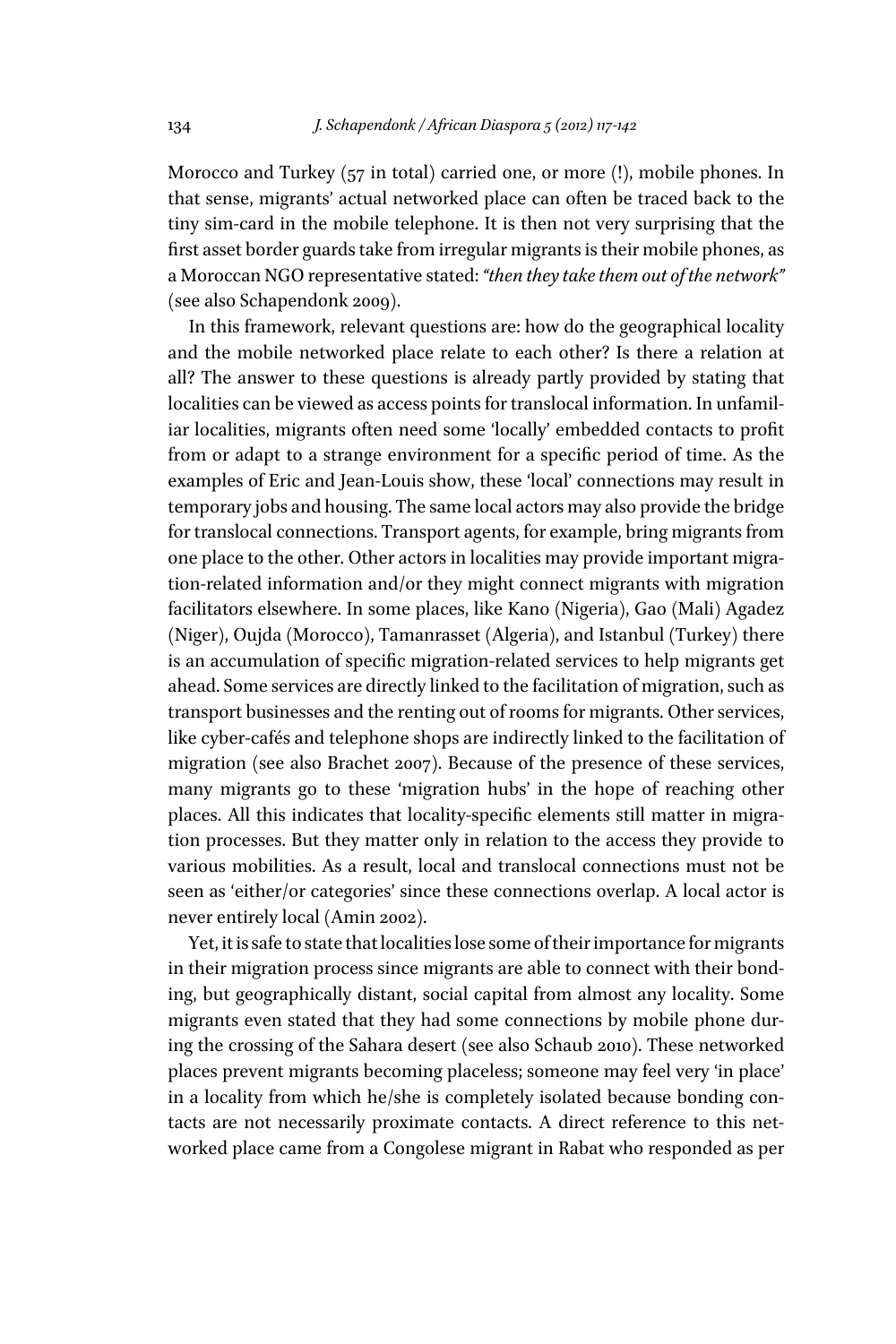the following to my question whether I could visit her again the next time I visit Rabat by stating: "I don't know, you better call me because my mobile is my address." This single quote illustrates that migrants' networked places make migrants rather flexible in the process of moving.

To sum up, I go back to Edward Casey's quote at the beginning of this article. This quote implies that 'places' indeed enable people to travel; to be 'in place' is to be somewhere, and this somewhere creates certain potential for movement. Thus, journeying is essentially about navigating places. At the same time, I have noted that migrants create a sense of place by mediating local *and* translocal connections in diffferent localities along the journey. This networked place is fundamental for migrants' movement since they enable them to connect with diffferent mobilities possibly directing them to distant localities.

## **Mobilities and Sediments: Spatial Outcomes of Migrants' Movement**

It follows that places and mobilities are related. This relation is, however, not one-sided. It has been shown that places facilitate mobilities. Equally so, mobilities may bring their spatial sediments (Adey 2010); they change places. The presence of migrants and the demand for migration-related services have turned several African towns into so-called migration hubs. Migration hubs are described as crossroad places for migration because of a concentration of migration services. In these hubs, migrants can (re-)organize the next steps of their journeys. The emergence of migration industries in these diffferent localities indicates that inward and outward mobilities transform places. The Moroccan town Oujda, for instance, has seen a recent increase of cyber-cafés and phone houses because of the fact that sub-Saharan Africans use Oujda as a transit place (Schapendonk 2011). Moreover, in Rabat African migrants have founded Pentecostal churches, created their own informal businesses, and installed their self-organizations that are sometimes embedded in transnational networks of border activists. These are all transformations in the social and physical landscapes of this Moroccan city that are directly related to new migration dynamics.

Further south along the trans-Saharan routes, the spatial effects of African migration are also visible, as the work of Brachet (2005) shows. He describes how the remote desert town of Dirkou (northern Niger) has changed from a small oasis town into a regional center as an effect of the recent increase of trans-Saharan migration to Libya (see Minvielle (2006) for a similar argument in the framework of the Algerian town Tammanrasset). The transformation of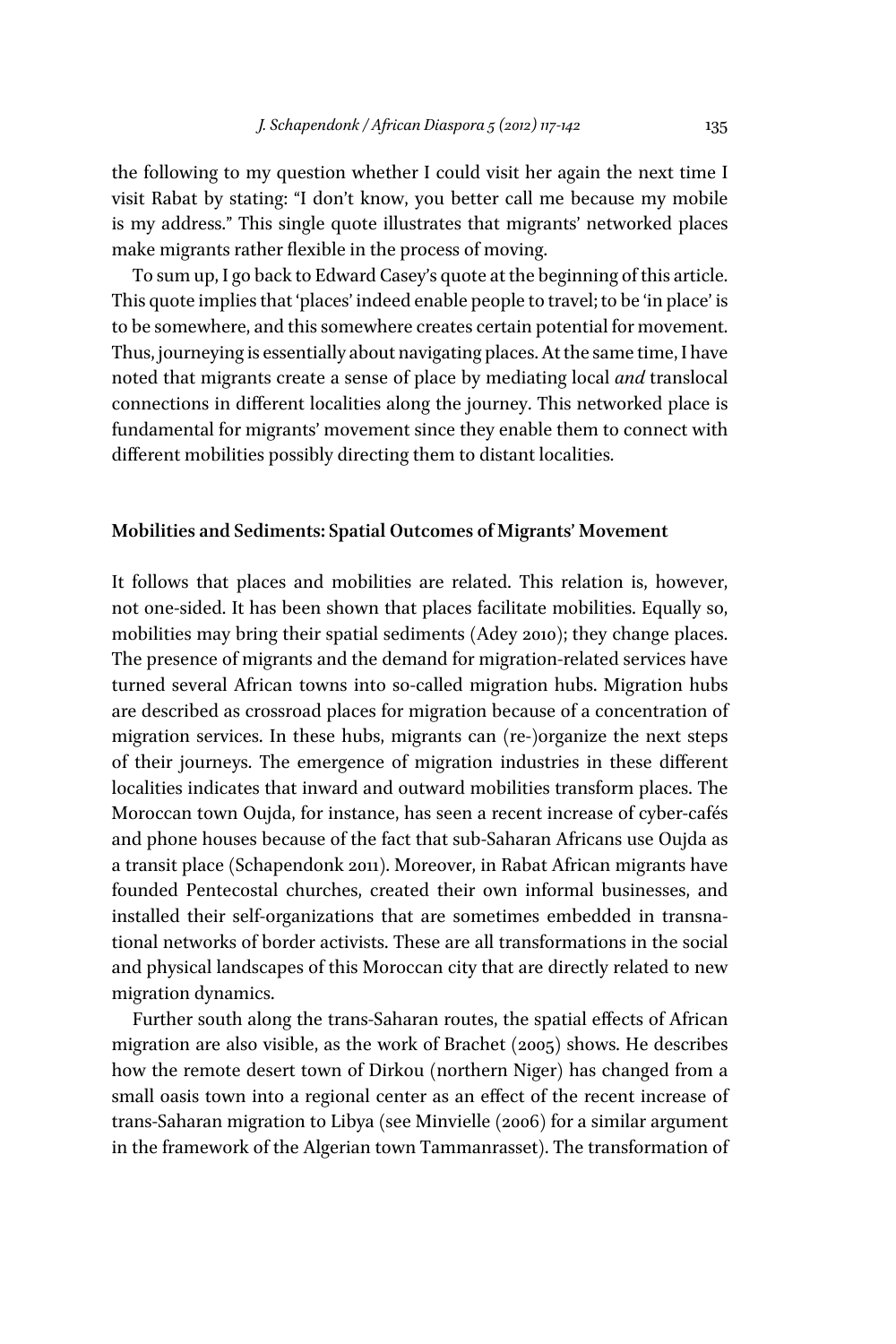Dirkou includes the emergence of new public services, police stations, and profound changes in the regional labor market. As an effect, the town has grown considerably in size. Brachet's case of Dirkou is a perfect example of how placemaking occurs along paths of movement (Mazullo and Ingold 2010). This latter notion of spatial development along paths of mobility becomes clearer when we realize that many desert towns have a rich history because of pre-colonial trans-Saharan trade industries (Baier 1977), and industry that was based on mobility. In this respect, the economic opportunities related to migration are welcome development boosts for places that flourished a long time ago along diffferent trans-Saharan mobility paths. In fact, it was the lack of mobility that affected the region in negative ways in times of colonial rule.<sup>4</sup>

However, this spatial development is only one side of the story. As with airports and train stations (Urry 2007; Adey 2010), migration hubs have also become hubs of surveillance and mobility control. This means that trans-Saharan migration is not only discovered by local engineers as an economic opportunity, but also by authority agents attempting to gain extra income by means of bribes and dubious 'transit taxes' (Brachet 2005; Hamood 2006; Bensaad 2007). As some authors argue, the Sahara must not be analyzed as a smooth passage space for migrant travel, but as a holding zone where sub-Saharan migrants are discouraged from continuing to move northwards ( Bensaad 2007). When migrants lose their financial resources they easily become stuck in certain places which they initially aimed to pass. This indicates that the same places that facilitate migrants' movements may also become the places that obstruct their movements.

The latter is most clearly illustrated by the case of the Spanish enclaves of Ceuta and Melilla on Moroccan territory. From the beginning of 2000, African migrants have entered these enclaves in increasing numbers. Partly because migrants have used Ceuta and Melilla as their access points to Europe, these places have transformed into strictly bordered and fortified localities that are nowadays extremely difficult to enter (Ferrer-Gallardo 2011). Thus, the spatial sediments that are related to migration do certainly not simply favor migrants on their way to their preferred destinations.

<sup>4)</sup> Many traditional trade networks collapsed in the 20th century. One reason for this was the fact that trade flows were diverted southwards since export by sea from the West African coast became cheaper (Baier 1977). Another reason, however, is the creation of the modern African state in the colonial period. This development profoundly restricted trans-Saharan mobility and trade (Mbembe 2001; Bensaad 2007).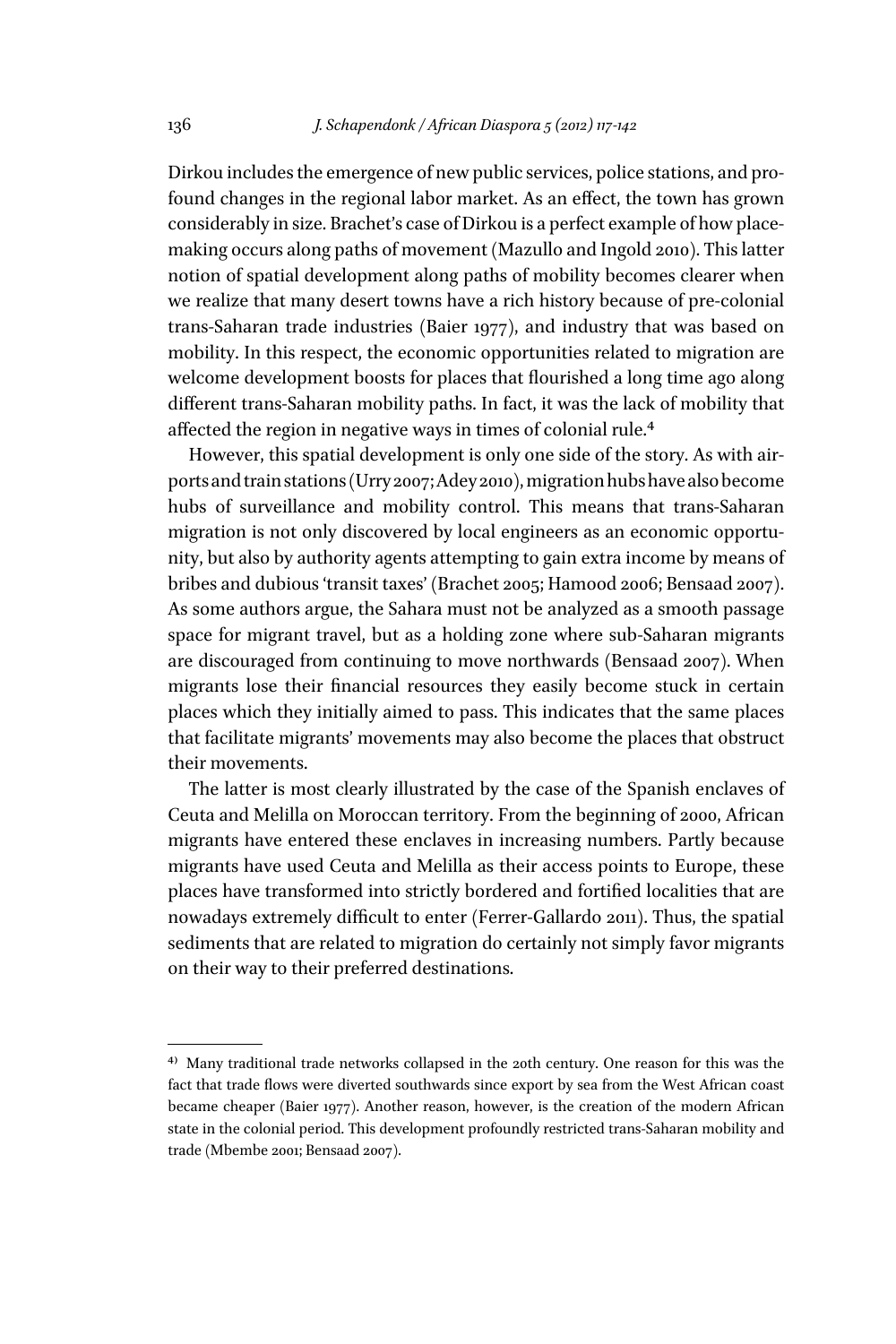# **Conclusions**

This article has put process geography (Appadurai 2001) into practice. I have explored a complex and interconnected understanding of migration trajectories and encouraged researchers to think more in terms of mobilities when they analyze migration. At the same time, I have argued that we should not entirely forget about the role of places in migration trajectories.

Although the examples of Dawda, Eric, and Jean-Louis could have been explained with a more fundamental complexity framework (for instance, by elaborating on the role of all kinds of material and fixed infrastructures), these examples succeed in transcending the logic of the migrant as the informed and rational actor moving according to well-weighted plans as in neo-classical explanations of migration. The three examples show that migration is often much more complicated than the question, 'should I stay or should I go'? At the same time, it is illustrated that small events and small decisions are not necessarily dominated by macro-economic and political processes as it is put forward in many structuralist analyses. Instead, structural forces and small events all come together in places and migrants have to navigate this 'thrown togetherness' of places (Massey 2005) in order to move in preferred directions.

For many readers, however, the three examples above are no more than exemplifying cases in which contingency is overemphasized. They might even argue that the stepwise migration processes of sub-Saharan Africans are rather exceptional in this age of migration as most migrants do reach their destinations with rather direct journeys. This might be true. In fact, the trajectory of Dawda, the Gambian man, is such a migration process; he simply changed his country of origin (The Gambia) for a new country (The Netherlands). Traditional migration research would categorize this as an ordinary, uncomplicated, and linear movement from A to B. The interconnected mobilities lens, however, shows that this single movement consists of a sequence of movements starting with Dawda's rural-urban migration in The Gambia. Furthermore, it includes the temporal visits of his girlfriend to The Gambia and his own temporal stay in The Netherlands and Senegal to understand his trajectory. When we omit these dynamics we again tend to overlook mobilities in general, and migrants' journeys in particular, and approach them as residual phenomena and empty spaces. Then we would not only move in the direction of sedentarist thought; we also fail to do justice to the effforts of migrants, their aspirations that have emerged long before their departures, the *en route* assistance they get, and the luck they sometimes need in order to cross borders. The mobilities lens is just a tool to make sense of these complex migration processes and their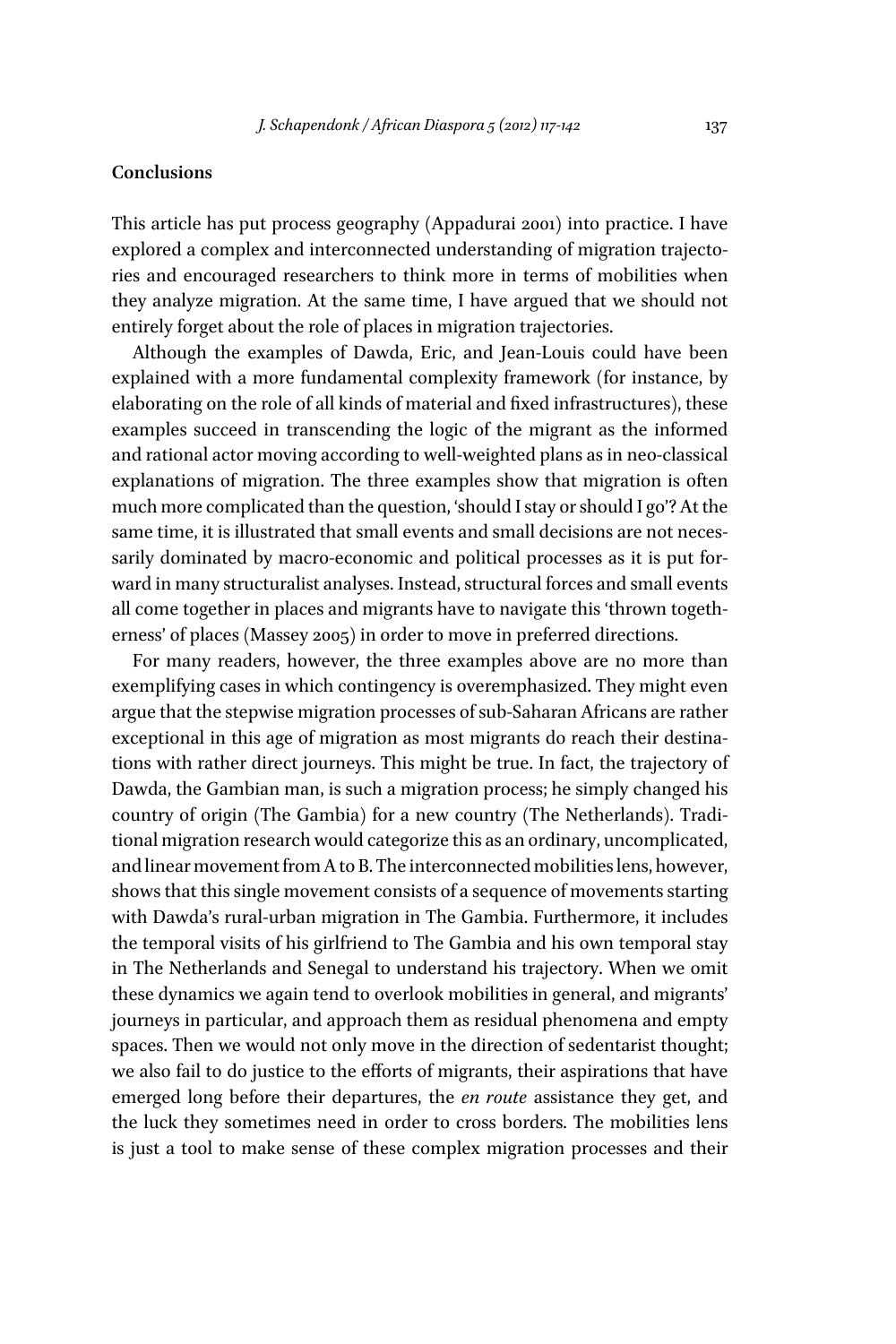(un)expected twists and turns, without claiming that the decisive element can be found in individual agents or abstract structures.

Finally, I have argued that incoming and outgoing mobilities contribute to place-making. With this relational understanding of places and mobilities I contrast the conventional geographical notion of mobilities being a threat to places – as if too much mobility leads to a certain loss of identity and function of places, as if too much mobility leads to placelessness (Cresswell 2004) and non-places (Augé 1995). By acknowledging that mobilities create and give meaning to places, we avoid a static, sedentarist, and exclusive version of places (Massey 2005) that perceive places as spatial entities with locatable and uncontested borders. Thus, a relational understanding of mobilities and places does not only imply a certain way of thinking about migration, but also about places and the borders of places. The (re-)emergence of 'migration industries' and 'migration hubs' along migratory routes across Africa is, in the framework of this study, perhaps the most convincing illustration for the argument that mobilities give meaning to places. The continuous passing by of migrants has renegotiated businesses, neighborhoods, and authority controls in North and West African countries. These places have not developed as an effect of local and internal processes, but have developed because of the constant coming and going of temporary visitors. Interestingly, these spatial sediments change places and therefore they also influence the migratory journeys of future migrants who are heading to aspired-to destinations. Some places become more attractive transit places, while other places are strictly controlled and become therefore less popular among migrants. The relation between places and mobilities forms indeed a moving landscape.

## **References**

Adey, Peter. 2006. If Mobility is Everything then it is Nothing: Towards a Relational Politics of (Im)mobilities, *Mobilities*, 1 (1): 75-94.

——. 2010*. Mobility*. London: Routledge.

Amin, Ash. 2002. Spatialities of Globalisation. *Environment and Planning A*, 34 (3): 385-99.

Appadurai, Arjun. 2001. Grassroots Globalization and the Research Imagination. In Globalization, Arjun Appadurai (ed.), Durhum: Duke University Press, pp. 1-21.

Augé, Marc. 1995. *Non-places. Introduction to an Anthropology of Supermodernity*. London: Verso. Bærenholdt, Jørgen Ole and Brynhild Granas, eds. 2010. *Mobility and Place. Enacting Northern European Peripheries*. Hampshire: Ashgate.

Bang-Nielsen, Katrine. 2004. Next Stop Britain: The Influence of Transnational Networks on the Secondary Movement of Danish Somalis. *Sussex Migration Working Paper No. 22*: Centre for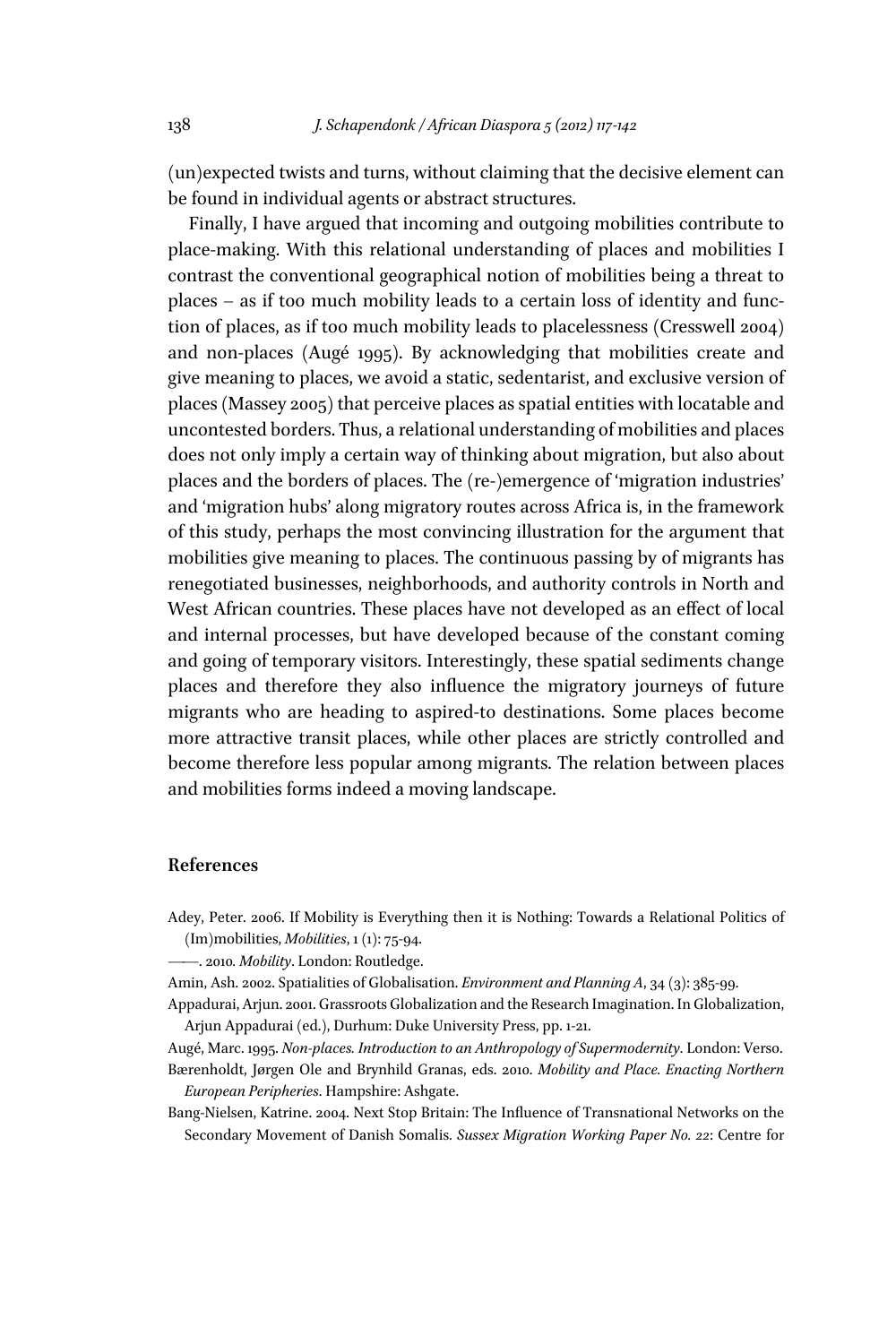Migration Research, University of Sussex. http://www.sussex.ac.uk/migration/documents/ mwp22.pdf, accessed on 27-02-2011.

Barten, Janneke. 2009. *Families in Movement. Transformation of the Family in Urban Mali, with a Focus on Intercontinental Mobility*. Leiden: African Studies Centre.

Bauman, Zygmunt. 1998. *Globalization*. The Human Consequences. Cambridge: Polity Press.

- Bensaad, Ali. 2007. The Mediterranean Divide and its Echo in the Sahara: New Migratory Routes and New Barriers on the Path to the Mediterranean. In *Between Europe and the Mediterranean*, T. Fabre and P. Sant-Cassia (eds.). New York: Palgrave MacMillan.
- Brachet, Julien. 2005. Constructions of territoriality in the Sahara: The transformation of spaces of transit. *Stichproben. Wiener Zeitschrift für Kritische Afrikastudien*, 5 (8): 239-54.
- ——. 2007. *Un Désert Cosmopolite. Migrations de Transit dans la Région d' Agadez (Sahara Nigérien)*, PhD. Diss. Géographie, Université Paris 1 Panthéon-Sorbonne, Paris.
- Brewer, Kelly T. and Deniz Yükseker. 2006. A Survey on African Migrants and Asylum Seeker in Istanbul. Istanbul: Koç University. http://home.ku.edu.tr/~mirekoc/reports/2005\_2006\_kelly\_ brewer\_deniz\_yuksekeker.pdf, accessed on 27-02-2011.
- Burrell, Jenna. 2009. Could Connectivity Replace Mobility? An Analysis of Internet Café Use Patterns in Accra, Ghana, In *Mobile Phones: The new talking drums of everyday Africa*, Mirjam de Bruijn, Francis B. Nyamnjoh and Inge Brinkman (Eds.), Leiden: African Studies Centre, pp. 152-173.
- Carling, Jørgen. 2002. Migration in the Age of Involuntary Immobility: Theoretical Reflections and Cape Verdean Experiences. *Journal of Ethnic and Migration Studies*, 18 (1): 5-42.
- Casey, Edward S. 1993. *Getting Back into Place. Toward a Renewed Understanding of the Placeworld*. Indianapolis: Indiana University Press.
- Castells, Manuel. 2000. *The Information Age: Economy, Society and Culture. Volume I: The Rise of the Network Society*. Oxford: Blackwell Publishing.
- Castles, Stephen and Mark J. Miller. 2009. *The Age of Migration*. London: The Guilford Press.
- Cliffford, James. 1997. *Routes. Travel and Translation in the Late Twentieth Century*. Cambridge: Harvard University Press.

Collyer, Michael. 2005. When Do Social Networks Fail to Explain Migration? Accounting for the Movements of Algerian Asylum-Seekers to the UK. *Journal of Ethnic and Migration Studies* 31 (4): 699-718.

- ——. 2007. In-between Places: Trans-Saharan Transit Migrants in Morocco and the Fragmented Journey to Europe. *Antipode*, 39 (4): 668-90.
- ——. 2010. Stranded Migrants and the Fragmented Journey. *Journal of Refugee Studies*, 23 (3): 1-21.

Collyer, Michael, Franck Düvell and Hein de Haas. 2012. Critical Approaches to Transit Migration. *Population, Space and Place*, 18: 407-414.

- Cresswell, Tim. 2004*. Place a Short Introduction*. Oxford: Blackwell Publishing.
- ——. 2006. *On the Move. Mobility in the Modern Western World*. London: Routledge.
- ——. 2010. Towards a Politics of Mobility. *Environment and Planning D: Society and Space*, 28 (1): 17-31.
- de Bruijn, Mirjam, Francis B. Nyamnjoh and Inge Brinkman, (Eds.). 2009. *Mobile Phones: The New Talking Drums of Everyday Africa*. Leiden: Langaa and African Studies Centre.
- de Haas, Hein. 2006. Trans-Saharan Migration to North Africa and the EU: Historical Roots and Current Trends Migration Information Source. http://www.migrationinformation.org/feature/ display.cfm?id=484, accessed on 28-02-2011.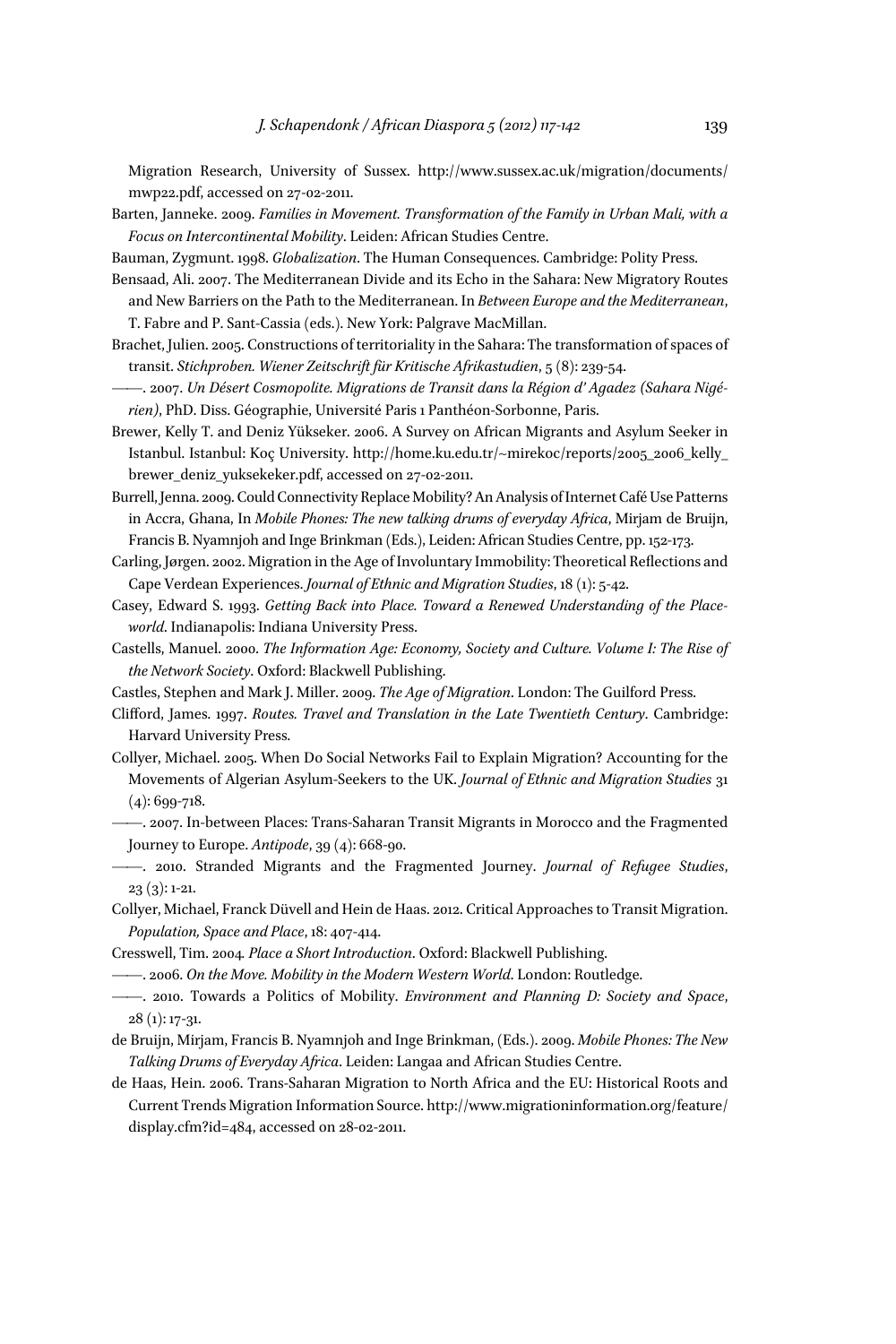- de Haas, Hein. 2007. The Myth of Invasion: Irregular Migration from West Africa to the Maghreb and the European Union. IMI Research Report: University of Oxford. http://www.heindehaas. com/Publications/de%20Haas%202007%20Irregular%20migration%20from%20West%20 Africa%20.pdf, accessed on 28-02-2011.
- du Toit, Brian M. 1990. People on the Move. Rural-Urban Migration with Special Reference to the Third World: Theoretical and Empirical Perspectives. *Human Organization*, 49 (4): 305-19.
- Ferrer-Gallardo, Xavier. 2011. Territorial (Dis)Continuity Dynamics Between Ceuta and Morocco: Conflictual Fortification Vis-à-vis Co-operative Interaction at the EU border in Africa. Tijdschrift voor Economische en Sociale Geografie, 102 (1): 24-38.
- Granovetter, Mark S. 1973. The Strength of Weak Ties. *The American Journal of Sociology*, 78 (6): 1360-1380.
- Hamood, Sara. 2006. *African Transit Migration through Libya to Europe: The Human Cost*. Cairo: The American University.
- Içduygu, Ahmet and Deniz Yükseker. 2008. Rethinking transit migration in turkey: Reality and representation in the creation of a migratory phenomenon. *Conference paper: Irregular Transit Migration in the European Space: Theory, Politics and Research Methodology*. 18-20 April 2008. Istanbul: IMISCOE.
- Ingold, Tim. 2007. *Lines. A Brief History*. London: Routledge.
- Jónnson, Gunvor. 2008. Migration Aspiration and Immobility in a Malian village. *IMI Working Papers No. 10 Oxford: International Migration Institute*. http://www.imi.ox.ac.uk/pdfs/ imi-working-papers/working-paper-10-migration-aspirations-and-immobility, accessed on 28-02-2011.
- Larsen, Jonas and John Urry. 2010. Networking in Mobile Societies. In *Mobility and Place. Enacting Northern European Peripheries*, edited by J. O. Bærenholdt and B. Granas. Hampshire: Ashgate.
- Latour, Bruno. 2005. *Reassembling the Social. An Introduction to Actor-Network-Theory*. Oxford: Oxford University Press.
- Law, John and John Urry. 2004. Enacting the Social. *Economy and Society*, 33 (3): 390-410.
- Lee, Everett S. 1966. A Theory of Migration. *Demography*, 3 (1): 47-57.
- Leed, Eric J. 1991. *The Mind of the Traveler. From Gilgamesh to Global Tourism*. New York: Basic-Books
- Lindley, Anna and Nicholas van Hear. 2007. New Europeans on the Move: A Preliminary Review of the Onward Migration of Refugees within the European Union. *COMPAS Working Paper No.* 57. Oxford: Oxford University.http://www.compas.ox.ac.uk/fileadmin/files/pdfs/WP0757%20 Anna%20%20Lindley%20and%20Nicholas%20Van%20Hear.pdf, accessed on 28-02-2011.
- Massey, Doreen. 1994. *Space, Place and Gender*. Minneapolis: University of Minnesota Press. ——. 2005. *For Space*. London: Sage.
- Massey, Douglas S., Joaquin Arango, Graeme Hugo, Ali Kouaouci, Adela Pellegrino and Edward Taylor. 1998*. Worlds in Motion. Understanding International Migration at the End of the Millennium*. Oxford: Clarendon Press.
- Mazzullo, Nuccio and Tim Ingold. 2010. Being Along: Place, Time and Movement among Sámi People. *In Mobility and place. Enacting Northern European Peripheries*. J. O. Baerenholdt and B. Sagar (Eds.), pp. 27-38, Hampshire: Ashgate.
- Mitchell, Katharyne. 1997. Transnational Discourse: Bringing Geography Back*. Antipode* 29  $(2): 101-14.$
- Nyamnjoh, Henriette Mambo. 2010. *We Get Nothing from Fishing. Fishing for Boat Opportunities Amongst Senegalese Fisher Migrants*. Leiden: Africa Studies Centre.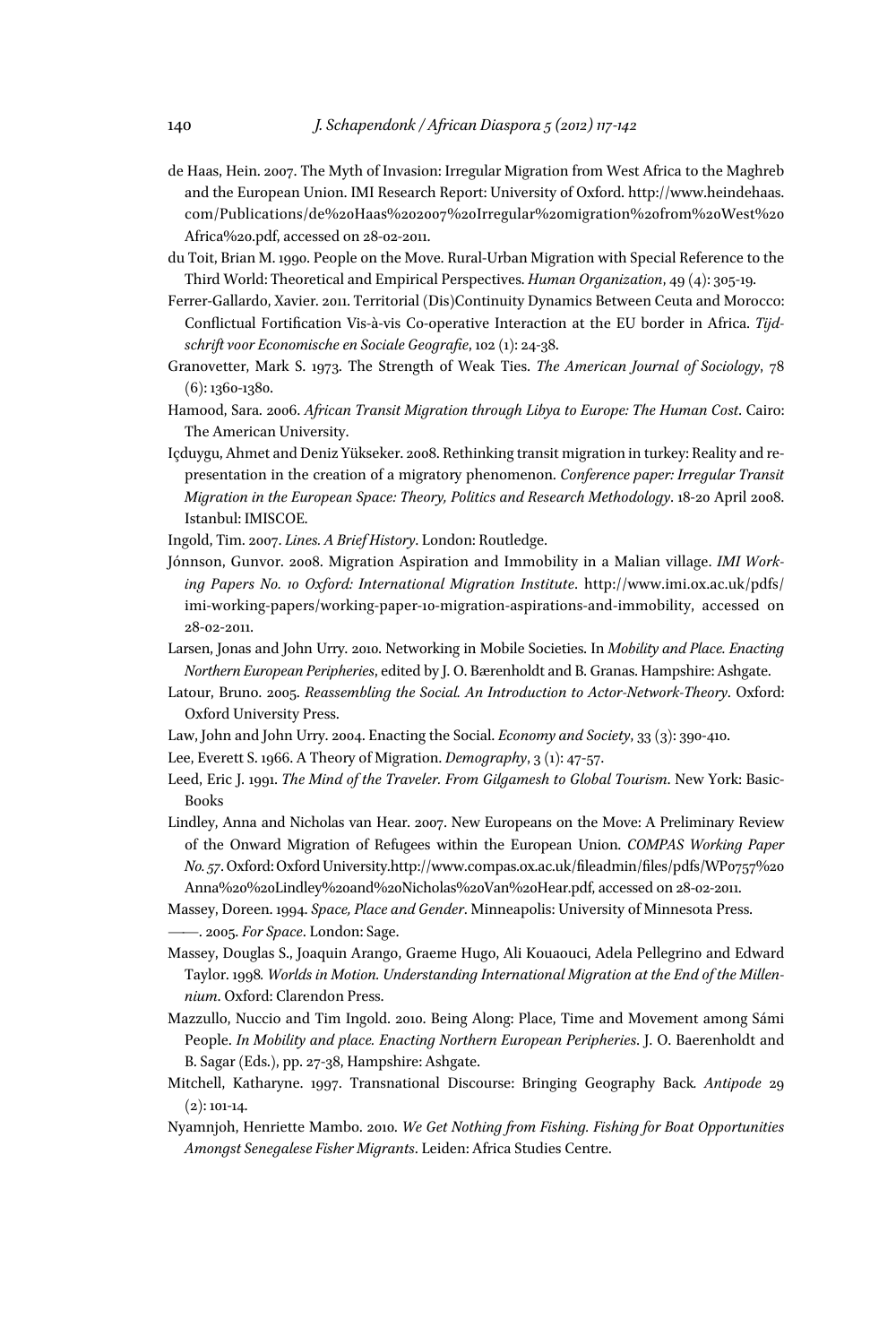- Palloni, Alberto, Douglas S. Massey, Miguel Ceballos, Kristin Espinosa and Michael Spittel. 2001. Social Capital and International Migration: A Test Using Information on Family Networks. *American Journal of Sociology* 106 (5): 1262-98.
- Papadopoulou-Kourkoula, Aspasia. 2008. *Transit Migration. The Missing Link Between Emigration and Settlement*. Hampshire: Palgrave Macmillan.
- Poeze, Miranda. 2010. *In Search of Greener Pastures. Boat-Migrants from Senegal to the Canary Islands*. Masters-thesis. Leiden: Africa Studies Centre.
- Schapendonk, Joris. 2009. Moving and Mediating: A Mobile View on Sub-Saharan African Migration Towards Europe. In *Communication Technologies in Latin America and Africa: A multi disciplinary perspective*, M. Fernández-Ardèvol and A. R. Hijar (Eds.), Barcelona: IN3, pp. 293-318.
	- ——. 2010. Staying Put in Moving Sands. The Stepwise Migration Process of Sub-Saharan African Migrants Heading North. In *Re-Shaping Africa*, P. Nugent and U. Engel (eds.), Leiden: Brill, pp. 113-38.
- ——. 2011. *Turbulent Trajectories. Sub-Saharan African Migrants Heading North*. PhD Thesis. Faculteit der Managementwetenschappen, Radboud Universiteit, Nijmegen.
- ——. 2012. Beyond Departure and Arrival. Analyzing Migration Trajectories of Sub-Saharan African Migrants From a Mobilities Perspective. In *The Challenge of the Threshold: Border Closures and Migration Movements in Africa*, J. Streifff-Fénart and A. Wa Kabwe Segatti (eds.), Lexington: Lanham, pp. 105-121.
- Schaub, Max. 2010. *Lines Across the Desert: Mobile Phone Use and Mobility in the Context of Trans-Saharan Migration African Studies*. Masters-thesis. Faculty of Social Sciences. University of Oxford, Oxford.
- Schuster, Liza. 2005. The Continuing Mobility of Migrants in Italy: Shifting Between Places and Statuses*. Journal of Ethnic and Migration Studies*, 31 (4): 757-74.
- Shamir, Ronen. 2005. Without Borders? Notes on Globalization as a Mobility Regime. *Sociological Theory*, 23 (2): 197-217.
- Sheller, Mimi and John Urry. 2006. The New Mobilities Paradigm. *Environment and Planning A*, 38: 207-26.
- Suter, Brigitte. 2009. *Untangling Immobility in Transit: African Migrants in the Transit Space of Istanbul*. Conference paper: 3rd European Conference On African Studies: Respacing Africa. 4-7 June. AEGIS: Leipzig.
- Tandian, Aly. 2010. ICTs in Senegal: Between Migration Culture and Socio-Cultural and Politico-Economic Positioning. In *Communication Technologies in Latin America and Africa: A Multidisciplinary Perspective*, M. Fernández-Ardevol and A. Ros Híjar (eds.), Barcelona: IN3, pp. 273-92.
- Thrift, Nigel. 2004. "Movement-Space: The Changing Domain of Thinking Resulting from the Development of New Kinds of Spatial Awareness." *Economy and Society*, 33: 582-604.
- Turner, Bryan S. 2007. The Enclave Society: Towards A Sociology of Immobility. *European Journal of Social Theory*, 10 (2): 287-303.
- Urry, John. 2000*. Sociology Beyond Societies. Mobilities for the Twenty-First Century*. London: Routledge.
- ——. 2003. *Global Complexity*. Cambridge: Polity Press.
- ——. 2007*. Mobilities*. Cambridge: Polity Press.
- van Dijk, Han, Dick Foeken and Kiky van Til. 2001. Population Mobility in Africa: An Overview. In *Mobile Africa. Changing Patterns of Movement in Africa and Beyond*, edited by M. de Bruijn, R. van Dijk and D. Foeken. Leiden: Brill, pp. 9-26.